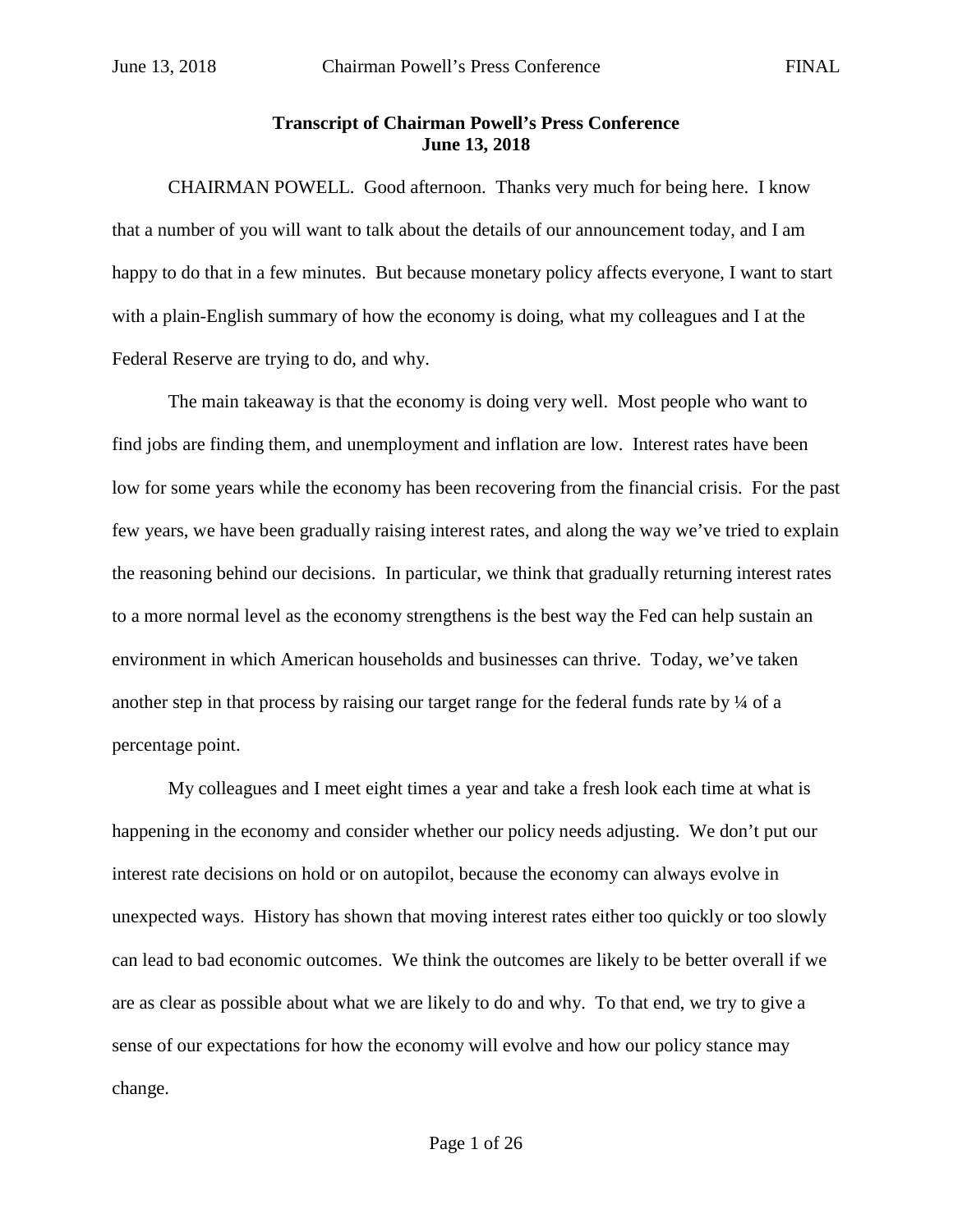As Chairman, I hope to foster a public conversation about what the Fed is doing to support a strong and resilient economy. And one practical step in doing so is to have a press conference like this after every one of our scheduled FOMC meetings. And we're going to do that beginning in January. That will give us more opportunities to explain our actions and to answer your questions. I want to point out that having twice as many press conferences does not signal anything about the timing or pace of future interest rate changes. This change is only about improving communications. My FOMC colleagues and I will also continue to issue our economic projections on the existing quarterly schedule.

Now, let me go into more detail over developments in the economy, our economic projections, and our policy decision. Economic growth appears to have picked up in the current quarter, largely reflecting a bounceback in household spending. Business investment continues to grow strongly, and the overall outlook for growth remains favorable. Several factors support this assessment: Fiscal policy is boosting the economy, ongoing job gains are raising incomes and confidence, foreign economies continue to expand, and overall financial conditions remain accommodative. These observations are consistent with the projections that Committee participants submitted for this meeting. The median projection for the growth of real GDP is 2.8 percent this year, 2.4 percent next year, and 2 percent in 2020. Compared with the projections made in March, this median growth path is little changed.

In the labor market, job gains averaged 180,000 per month over the past three months, well above the pace needed in the longer run to provide jobs for new entrants into the workforce. The unemployment rate declined over the past two months and stood at 3.8 percent in May, its lowest level in nearly two decades. Meanwhile, the labor force participation rate has been roughly unchanged since late 2013. That is a positive sign, given that the aging of our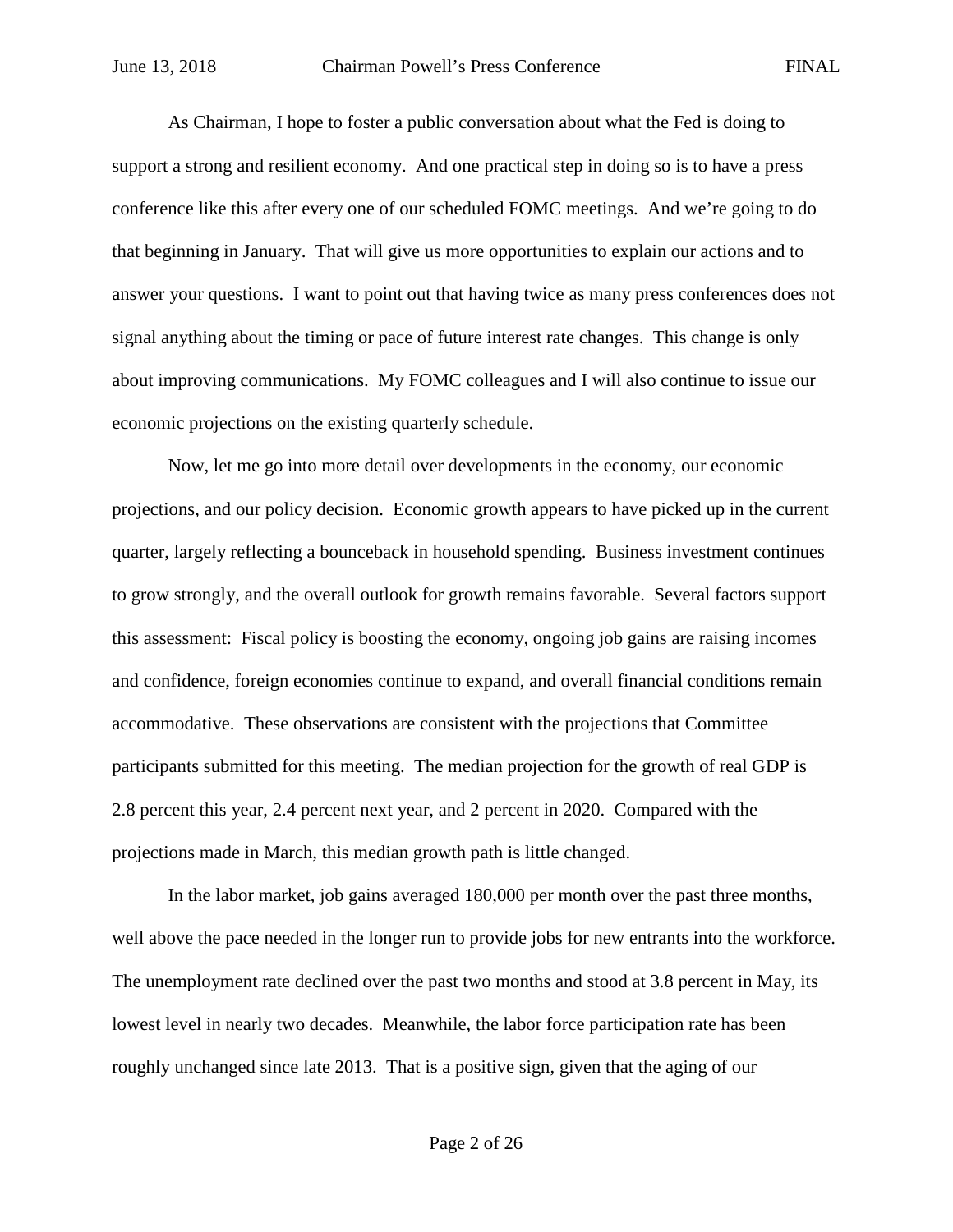population is putting downward pressure on the participation rate. And we expect the job market to remain strong. As you can see in our Summary of Economic Projections, the median of Committee participants' projections for the unemployment rate stands at 3.6 percent in the fourth quarter of this year and runs at 3.5 percent over the next two years, a percentage point below the median estimate of its longer-run normal rate. This median path is just a bit lower than that from March.

After many years of running below our 2 percent longer-run objective, inflation has recently moved close to that level. Indeed, overall consumer prices, as measured by the price index for personal consumption expenditures, increased 2 percent over the 12 months ending in April. The core PCE index, which excludes prices of energy and food and tends to be a better indicator of future inflation, rose 1.8 percent over the same period. As we had expected, inflation moved up as the unusually low readings from last March dropped out of the calculation. The recent inflation data have been encouraging, but after many years of inflation below our objective, we do not want to declare victory. We want to ensure that inflation remains near our symmetric 2 percent longer-run goal on a sustained basis. As we note in our Statement of Longer-Run Goals and Monetary Policy Strategy, the Committee would be concerned if inflation were running persistently above or below our 2 percent objective. Of course, many factors affect inflation—some temporary and others more lasting—and at any given time inflation may be above or below 2 percent. For example, the recent rise in oil prices will likely push inflation somewhat above 2 percent in coming months. But that transitory development should have little, if any, consequence for inflation over the next few years. The median of participants' projections for inflation runs at 2.1 percent through 2020. Relative to the March projections, the median inflation projection is a little higher this year and next.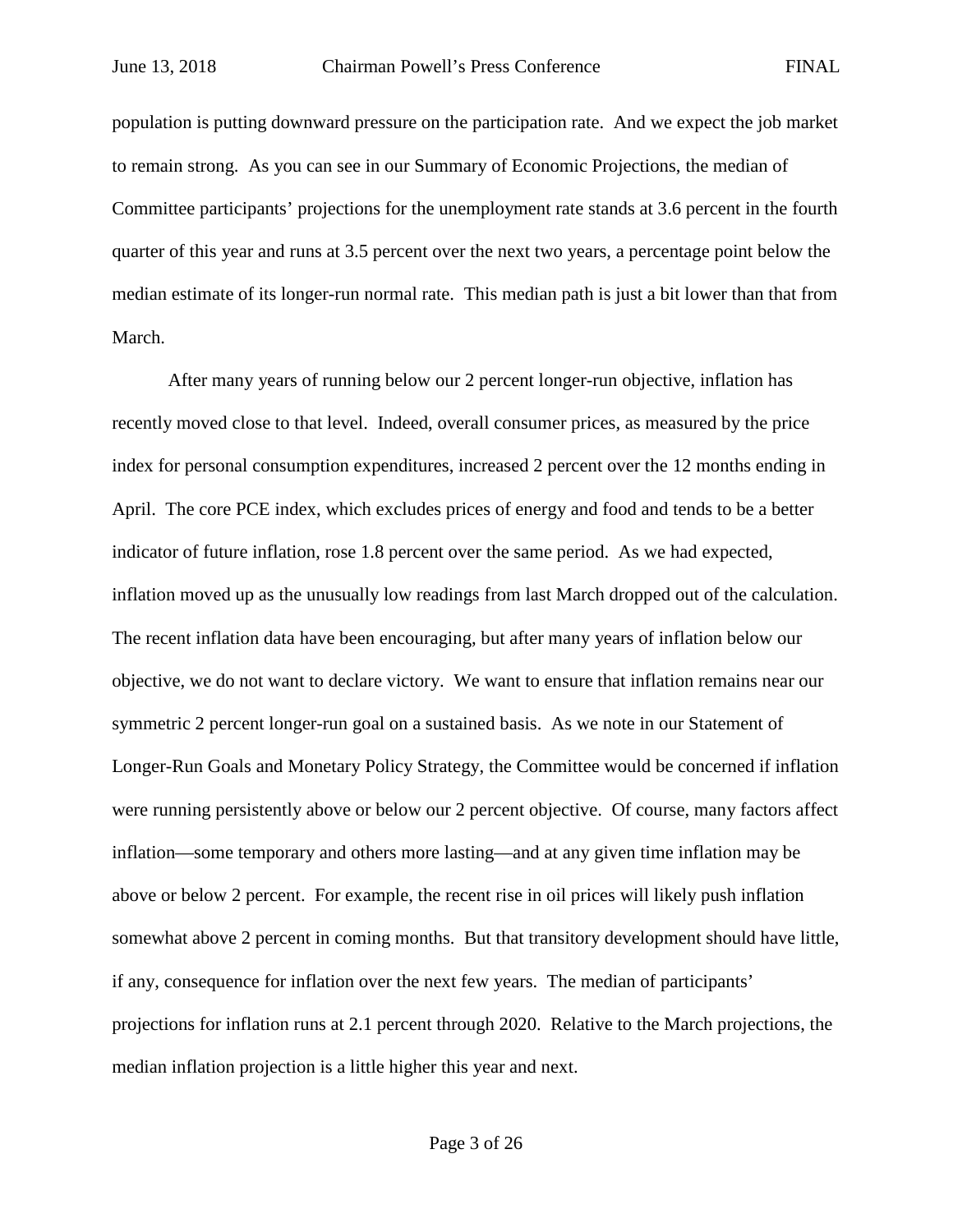As I mentioned, today we took another step in gradually scaling back monetary policy accommodation by raising the target range for the federal funds rate by ¼ percentage point, bringing it to 1¾ to 2 percent. We also made some changes to our policy statement, reflecting that policy normalization is proceeding broadly as we have expected. None of these changes signals a change in our policy views. For example, we removed the language stating that "the federal funds rate is likely to remain, for some time, below levels that are expected to prevail in the longer run." Since we introduced that language a few years ago, the economy has strengthened, and the Committee has raised the federal funds rate from near 0 to 1¾ to 2 percent. As we continue to note in our statement, we expect to make further gradual increases in that rate. As a result, if the economy evolves broadly as we anticipate, the federal funds rate will, over the next year or so, move well within the range of estimates of the normal long-run level. Therefore, we thought that now is an appropriate time to remove this forward guidance from our policy statement.

We continue to believe that a gradual approach for increasing the federal funds rate will best promote a sustained expansion of economic activity, strong labor market conditions, and inflation near our symmetric 2 percent goal. We are aware that raising rates too slowly might raise the risk that monetary policy would need to tighten abruptly down the road in response to an unexpectedly sharp increase in inflation or financial excesses, jeopardizing the economic expansion. Conversely, if we raise interest rates too rapidly, the economy could weaken, and inflation could continue to run persistently below our objective.

The Committee's gradual approach is reflected in participants' projections for the appropriate path for the federal funds rate. The median projection for the federal funds rate is 2.4 percent at the end of this year, 3.1 percent at the end of 2019, and 3.4 percent at the end of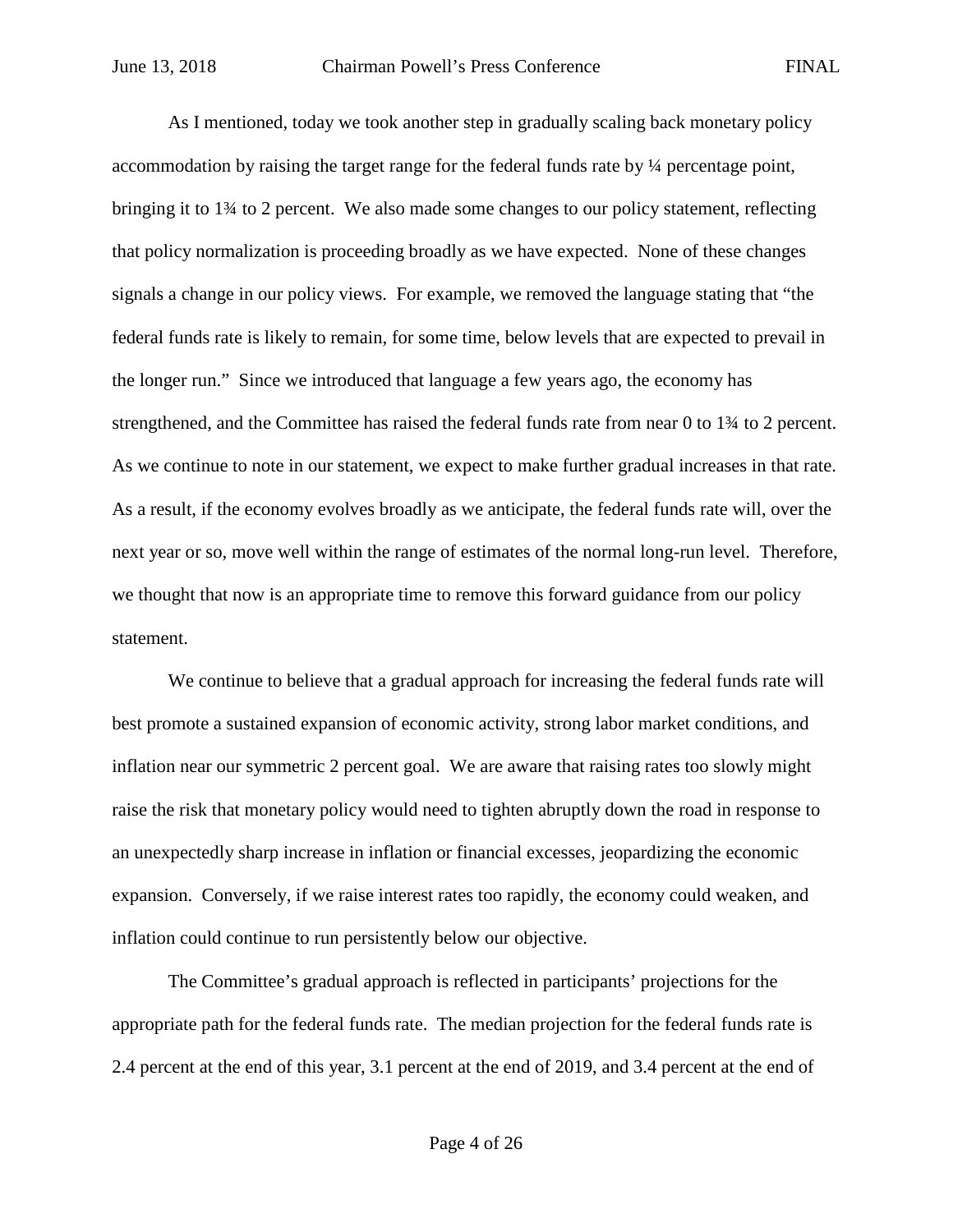2020. By 2020, the median federal funds rate is modestly above its estimated longer-run level. These projections are very similar to those made in March. Although the median federal funds rate edged up this year and next, most participants did not revise their projections.

I'll conclude by mentioning two additional matters. First, our program for reducing our balance sheet, which began in October, is proceeding smoothly. Barring a material and unexpected weakening in the outlook, this program will proceed on schedule, and our balance sheet will continue to shrink. As we have said, changing the target range for the federal funds rate is our primary means of adjusting the stance of monetary policy.

And, finally, as discussed in the minutes of our May meeting, we're making a small technical adjustment in one of our tools for implementing monetary policy. To keep the federal funds rate in the target range, we rely on the rate of interest on excess reserves, or the IOER rate. Up until now, we have set the IOER rate at the top of the target range for the federal funds rate. In recent months, the federal funds rate has moved up toward the IOER rate as short-term interest rates have risen more generally. So to move the federal funds rate closer to the middle of the target range, we are now setting the IOER rate 5 basis points below the upper end of the target range. This minor technical adjustment has no bearing on the appropriate path for the federal funds rate or financial conditions more generally. Thanks for listening, and I'll be happy to take your questions.

JIM TANKERSLEY. Hi, Mr. Chairman. Jim Tankersley, *New York Times*. I have a question about inflation and a question about growth. On inflation, I'm curious if there's anything that's happened since March that has changed your assessment of the risk of inflation increases beyond what you forecast in the year to come. And, on growth, you mentioned fiscal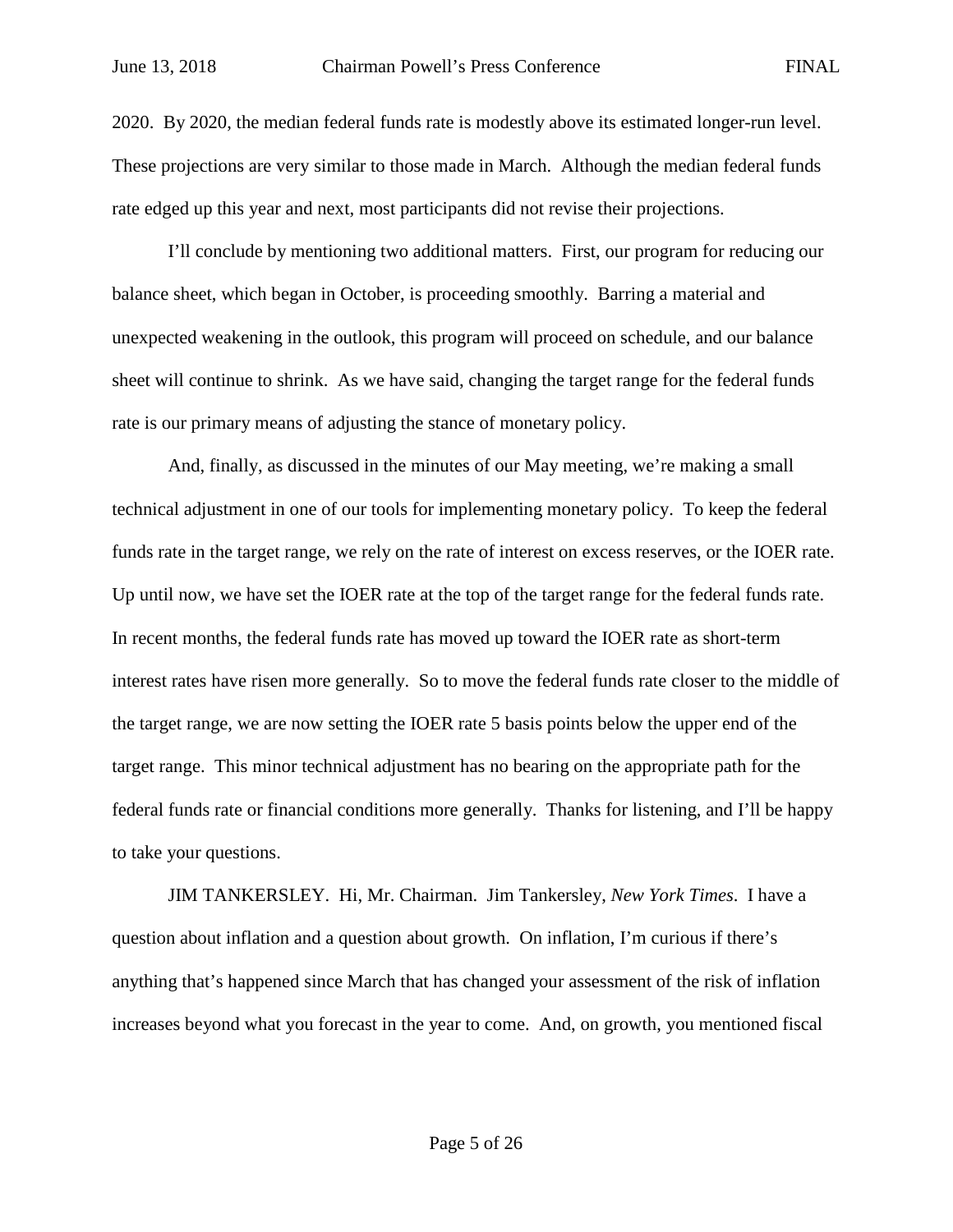policy is adding to growth, and I'm curious if you could break that down a little bit further for us and say—what effects do you think the recent tax cuts are having on growth?

CHAIRMAN POWELL. Sure. So since—I wouldn't say anything has happened since March to really change the way I'm thinking about inflation or the way the Committee's thinking about inflation. We've seen inflation move very gradually up toward our 2 percent objective. And part of that has been just idiosyncratic things dropping out from last March, which were holding inflation—measured inflation—down. Part of it is just that continued tightening in the labor market and the economy more broadly is pushing inflation up. So we continue to think, and the Committee continues to think, that we are just about at our 2 percent goal but, as I mentioned, not ready to declare victory until we sustain that over time, which we haven't done yet.

You also asked about fiscal policy, and there's a range of views on the Committee and, I think more broadly, a range of views among economists generally. But I can say that the Committee members—Committee participants—generally believe that the fiscal changes—and that includes both the tax cuts, individual and corporate, and the spending changes—will provide meaningful support to demand, significant support to demand over the course of the next three years. And the question—the other question is, what about the supply side? So it is—it makes sense that if you lower corporate tax rates and allow faster expensing of investment, you will encourage greater investment. That should drive productivity. That should increase potential output. So that really ought to happen as well. I think the amounts and the timing of that coming in are also quite uncertain. There's also the possibility that there would be more labor supply from lower individual tax rates, again, in amounts and in timing that might be more uncertain. So that's how the Committee generally is thinking about—about fiscal policy.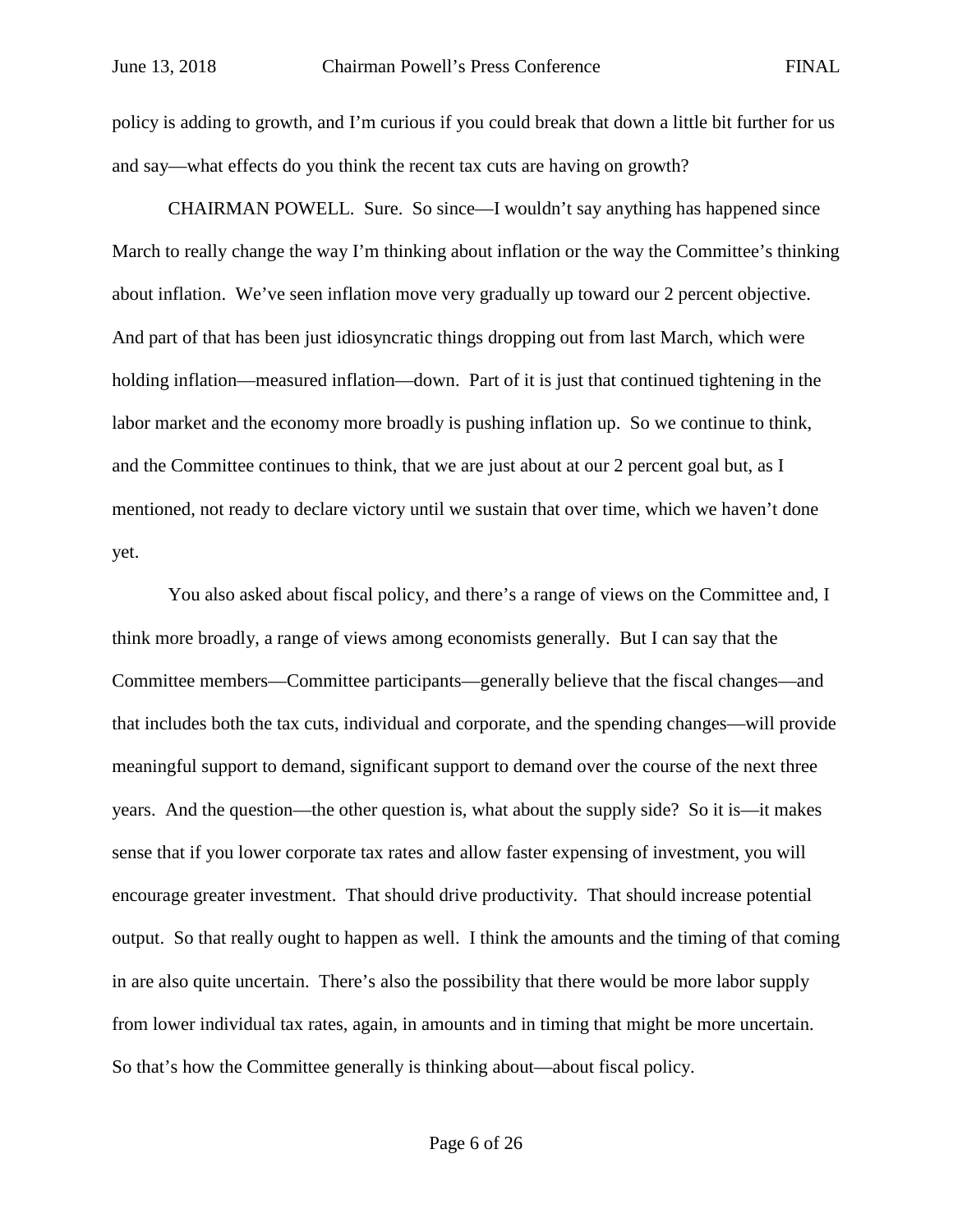NICK TIMIRAOS. Thanks. Nick Timiraos, the *Wall Street Journal*. So the Fed is about four interest rate increases, using the projections released today, away from what might be considered a neutral fed funds rate. And I wanted to ask how you're thinking about what to do once you get to neutral. Under what conditions would you decide, once you get there, that it's okay to stop raising rates? And under what conditions would you want to keep going?

CHAIRMAN POWELL. So for many, many years, we've been far from maximum employment and stable prices, and so the need for accommodative policy has been—has been clear. As the economy has strengthened and as we've gradually raised interest rates, the question comes into view of, how much longer will you need to be accommodative? And how will you know? How will you know where—at what point policy will be neutral? Neutral meaning that interest rates are neither pushing the economy up nor trying to restrain it. So we know that we're getting closer to that neutral level. We don't have an exact sense of how that will be. So the Committee is discussing, very actively, the questions that you raise. And, really, it boils down to a question of, what is appropriate policy? And, you know, I—you asked, how will we know? So I think we'll be very carefully looking at incoming data on inflation, on financial readings, and on the labor market. We have to acknowledge that there are always wide uncertainty bands around the level of, for example, the natural rate of unemployment. But also, what is the neutral rate of interest? What is that rate of interest that pushes neither up nor down? So I think we we'll be guided by incoming data on the economy and try to keep our minds open as we move forward.

HOWARD SCHNEIDER. Howard Schneider with Reuters. 2.1 percent above target for two and a half years starts to feel like some of the alternate frameworks that have been discussed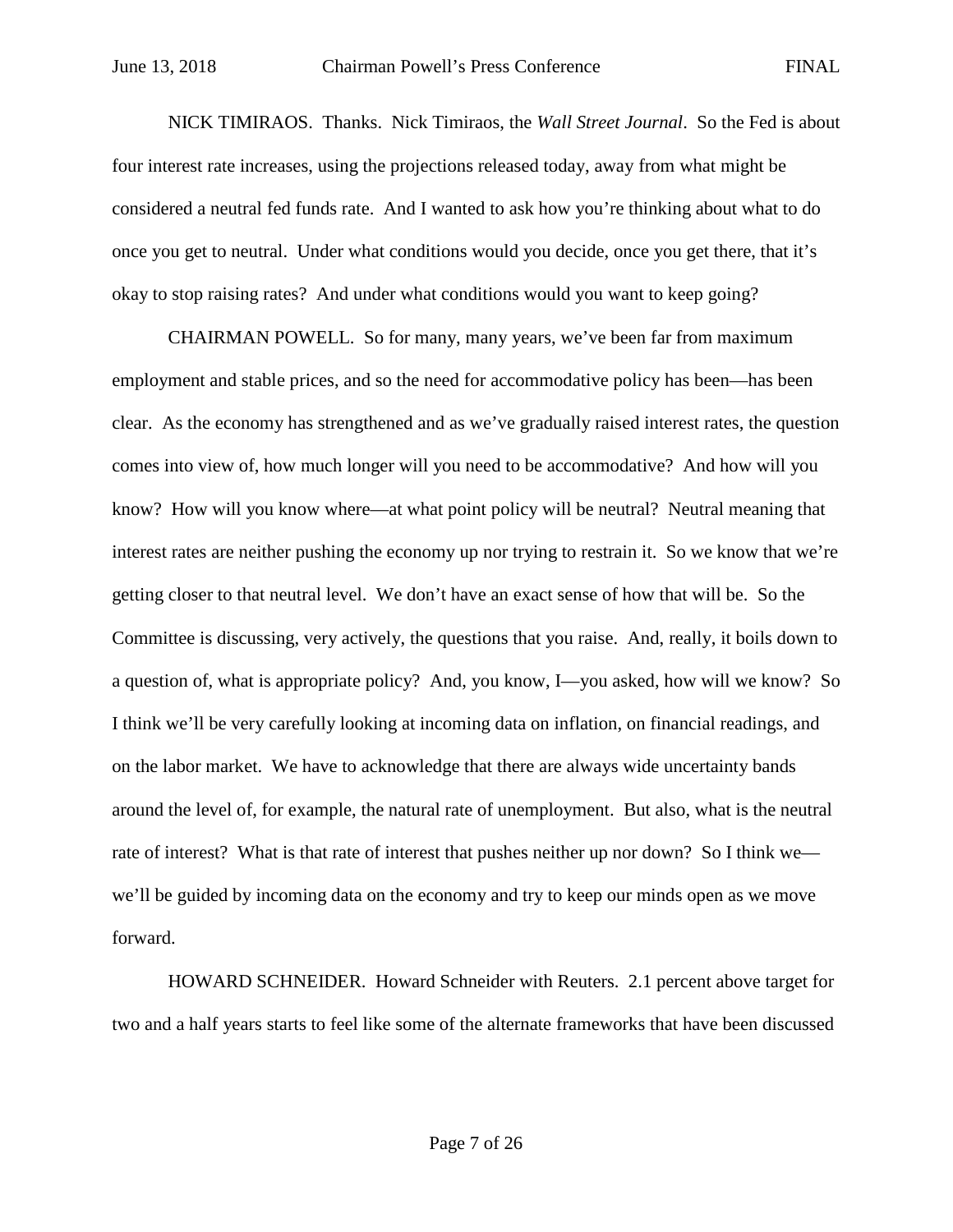here, be it price-level targeting or trying to set expectations higher so that you hit your 2. In deciding how symmetric is too symmetric, what sort of parameters are you using on that front?

CHAIRMAN POWELL. You know, the—our target for—our medium-term objective for inflation is 2 percent PCE inflation. We feel that that target has served the economy well, and I'm strongly committed to it. The Committee is strongly committed to it. The sort of barriers to making a material change to that would be—would be very high because, again, we think it's fundamental, and we think it's worked.

You asked about price-level targeting and that sort of thing. You know, there are some ideas that sort of take cognizance of the fact that rates are lower, we're near the zero lower bound, and that could put downward pressure on inflation expectations if we're going to be down at the zero lower bound and, therefore, sort of undermine the credibility of the 2 percent inflation objective. So the idea is to have kind of a makeup. If you—if you're below target for a while, you have a—you have a time of being above target. And the idea is to enhance the credibility of that 2 percent—that 2 percent target. This is an idea that's been written about for many years. It's not something that the Committee has looked at seriously. I imagine we will be having discussions about it, but—not something that we have on the calendar right now.

SAM FLEMING. Well, thanks very much. Sam Fleming from the *Financial Times*. Over the weekend, we saw some significant tensions within the G-7. In Canada, there is the potential, obviously, for further action against China right now and retaliatory action from major U.S. trading partners. How big a risk do you currently see this as being to the United States economy? And what kind of feedback are you getting in terms of corporate investment intentions? Is there something that's beginning to feature more prominently in your own discussions with major U.S. companies? Thanks.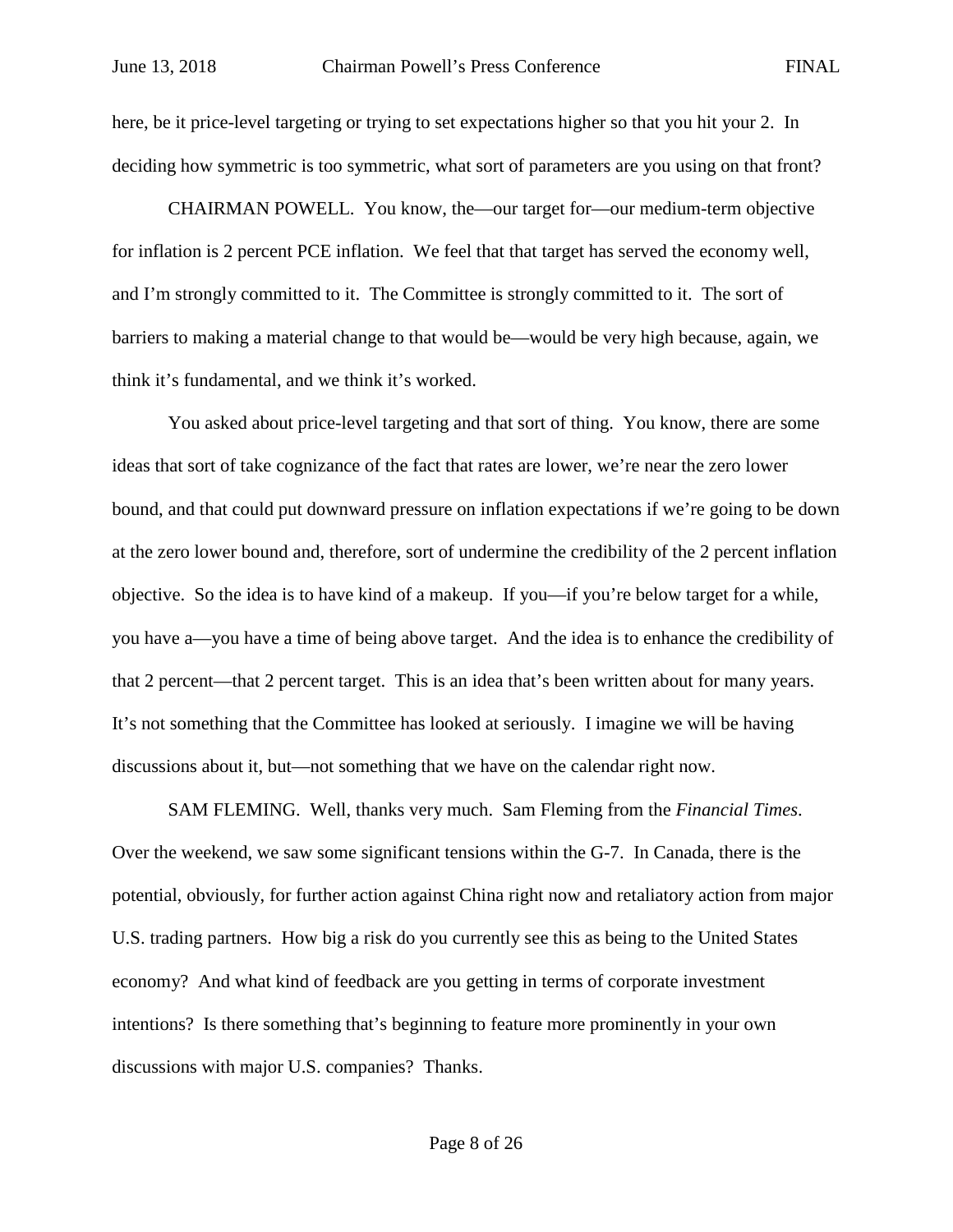CHAIRMAN POWELL. I ought to start by saying that, you know, Congress has assigned us very important jobs and—you know, maximum employment, stable prices, we have a role in financial stability that we share with other agencies. Congress has very specifically given authority over trade to the executive branch, so I wouldn't comment on any particular specific trade actions. I will say that we, of course, have—we have broad contacts in—among business leaders around the country. And the Reserve Bank presidents, in particular, have that. And so they report in the Beige Book and then in person at the FOMC meeting. And they do come back and they say that concerns about changes in trade policy are arising, I think it's fair to say, and also that you're beginning to hear reports of companies holding off on making investments and hiring people. So right now we don't see that in the numbers at all. The economy is very strong. The labor market is strong. Growth is strong. We really don't see it in the numbers. It's just not there. But—so I would put it down as more of a risk.

STEVE LIESMAN. Steve Liesman, CNBC. Mr. Chairman, you said there's a difference of opinion among economists, but looking at the longer-run GDP growth rates for the members of the Committee, there's not a whole lot of difference. It's 1.8 to 2, or 1.7 to 2.1, depending upon how you count it. Is that showing us that not a single member of the Committee including yourself, Mr. Chairman—agrees with economists over at the White House that they can achieve long-run sustained growth rates above or at 3 percent or higher? Do you believe in that?

CHAIRMAN POWELL. You know, first of all, that's a—that's a reasonable range, I think, of—it's not that we're all on the same number, but there are a range of views about potential growth. And there's so much uncertainty around this. You know, we don't—the thing about fiscal policy is, you don't have thousands of incidents to, you know, to—you don't have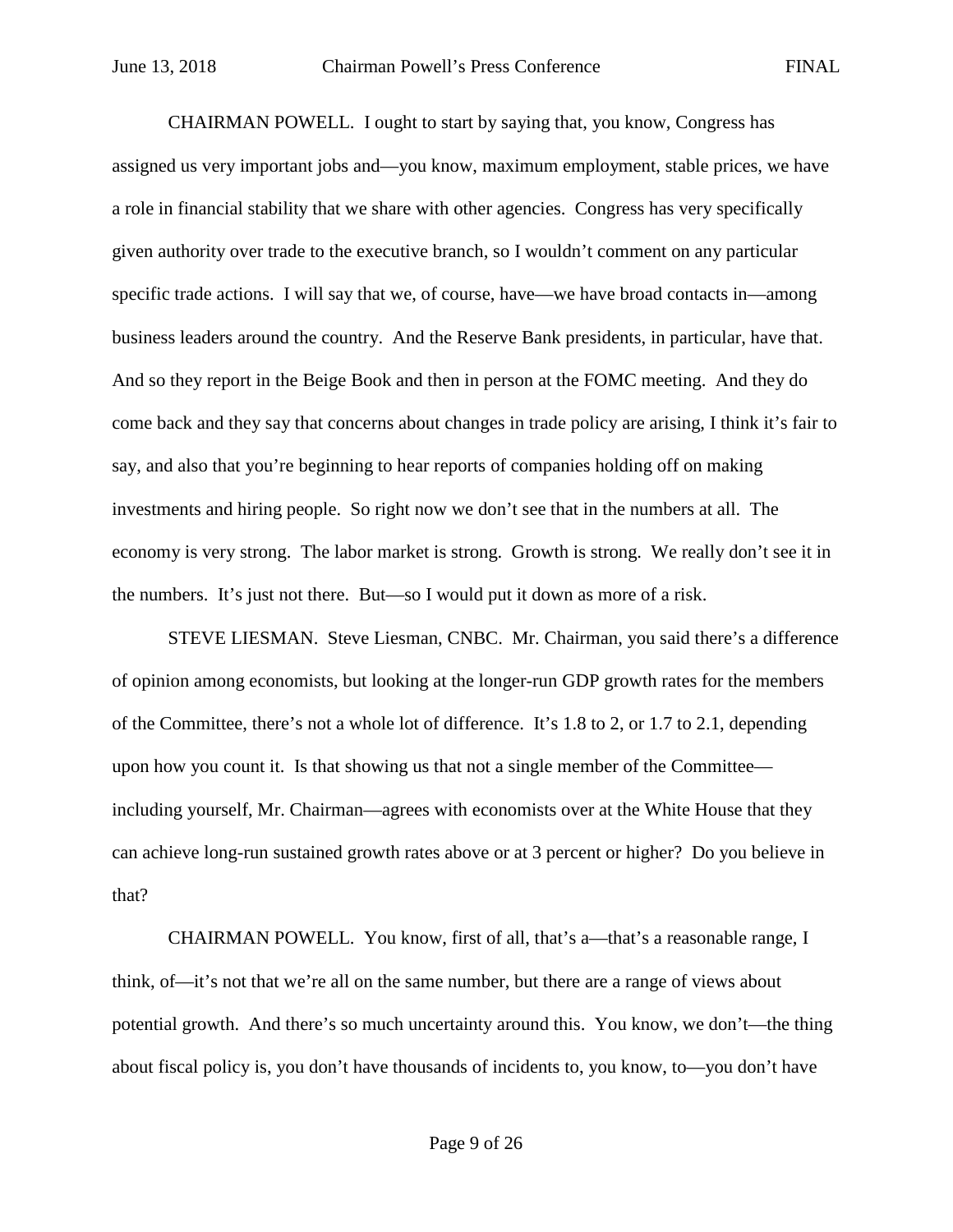big data, in a way. You have very small data. You've got only a few instances here, so you have a lot of uncertainty around what the effects will be. They could be large. We hope they're large. But I think our approach is going to be to watch and see and hope that, in fact, we do get significant effects to, you know, to potential growth out of the tax bill, and we're just going to have to see.

STEVE LIESMAN. How would you forecast it though?

CHAIRMAN POWELL. I think we're looking at a reasonable range of estimates and we're putting every—different participants are putting different estimates in and we're going to be waiting and seeing.

DONNA BORAK. Donna Borak with CNN. You said earlier that it's still a little too early to declare victory on inflation. I wanted to circle back on a question that was asked at the initial press conference about what—what does the Fed say in regards to the inflation target as symmetric? Like has the Committee given any further thought in terms of how comfortable it would be rising above—whether it goes higher than 2.1, if it reaches 2.2, 2.3, and for how long? And now that you're planning to hold these regular press conferences, starting next year, how do you explain—how do you plan to explain that to the American people that inflation is not overrunning?

CHAIRMAN POWELL. You know, what we've said in our Statement of Longer-Run Principles and Monetary Policy Strategy is that the Committee would be concerned if inflation were to run persistently above or below 2 percent, persistently above or below 2 percent. And that's what we mean by symmetric. We're looking at it equally on either side and it's a matter of persistent overruns. We know that inflation is going to bounce around. For example, as I mentioned, later this summer there's a good chance that headline inflation will move up above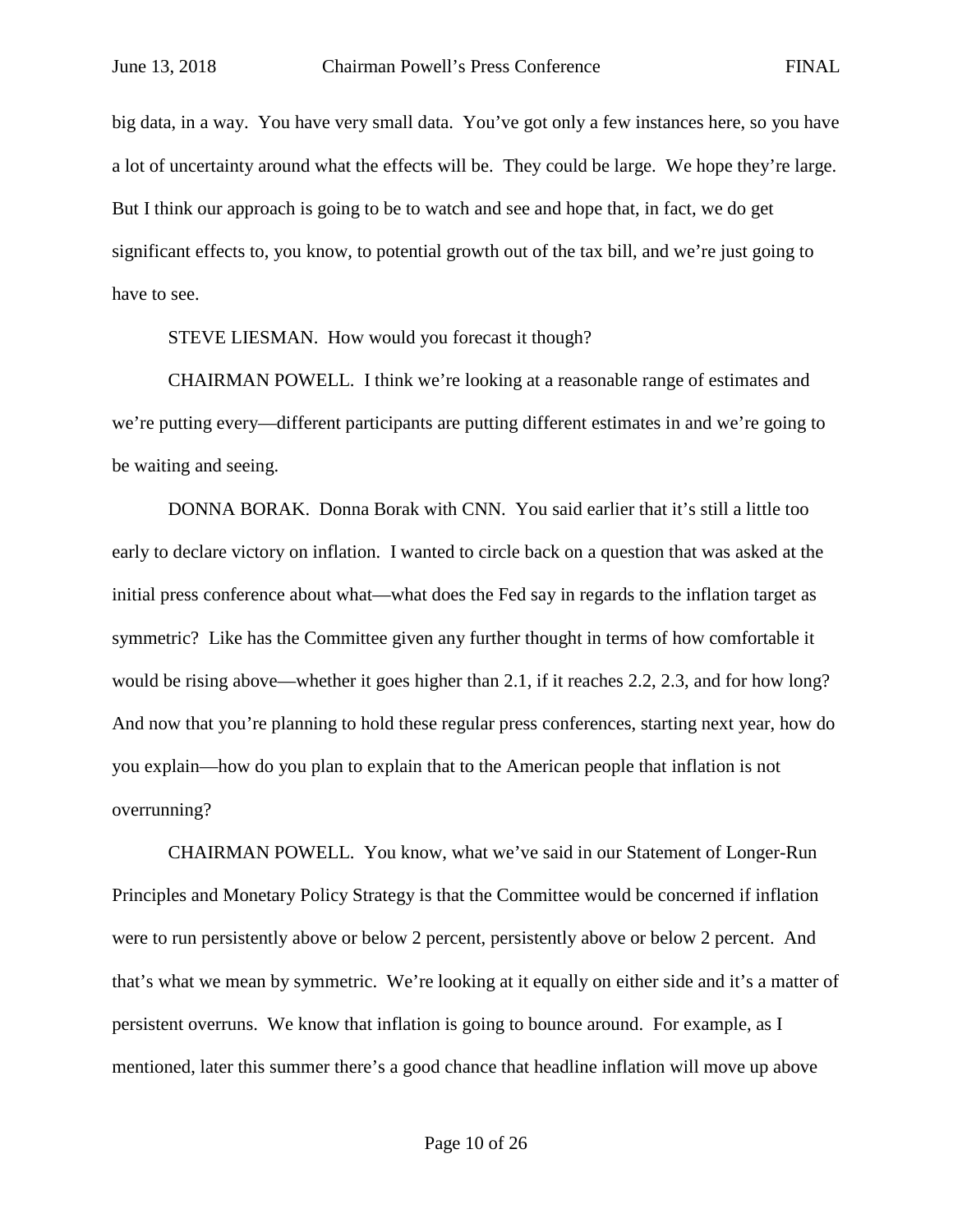2 percent because of oil prices. Things buffet inflation back and forth, but—so we acknowledge that, we understand that—and if inflation were to persistently run above or below 2 percent, then we would be using our tools to try to move inflation back in the direction of the target. We do understand, though, that we don't have the ability to precisely hit that target, so we expect that inflation will be above or below. And we just hope that that is—happens on a symmetric basis.

MARTIN CRUTSINGER. Marty Crutsinger, Associated Press. At this meeting, you hiked your—the funds rate, you changed the dot plot to move from 3 to 4 for this year, and you took out a sentence that you'd been using for years about how long rates might stay low. But you say that none of this signals a change in policy views. But shouldn't we see from this combination of things that the Fed is moving to tighter policy?

CHAIRMAN POWELL. I think what you should see is that the economy is continuing to make progress. The economy has strengthened so much since I joined the Fed, you know, in 2012 and even over the last couple of years. The economy is in a very different place. We unemployment was 10 percent at the height of the crisis. It's 3.8 percent now and moving lower. So really what you—the decision you see today is another sign that the U.S. economy is in great shape. Growth is strong, labor markets are strong, inflation is close to target, and that's what you're seeing. For many years, as I mentioned—many years—we had interest rates held low to support economic activity. And it's been clear that as we've gotten closer to our statutory goals, we should normalize policy, and that's really what we've been consistently doing for some years now.

HEATHER LONG. Hi, Chair Powell. Heather Long from the *Washington Post*. Can you give us an update on what the FOMC thinks about wages? Are we finally going to see that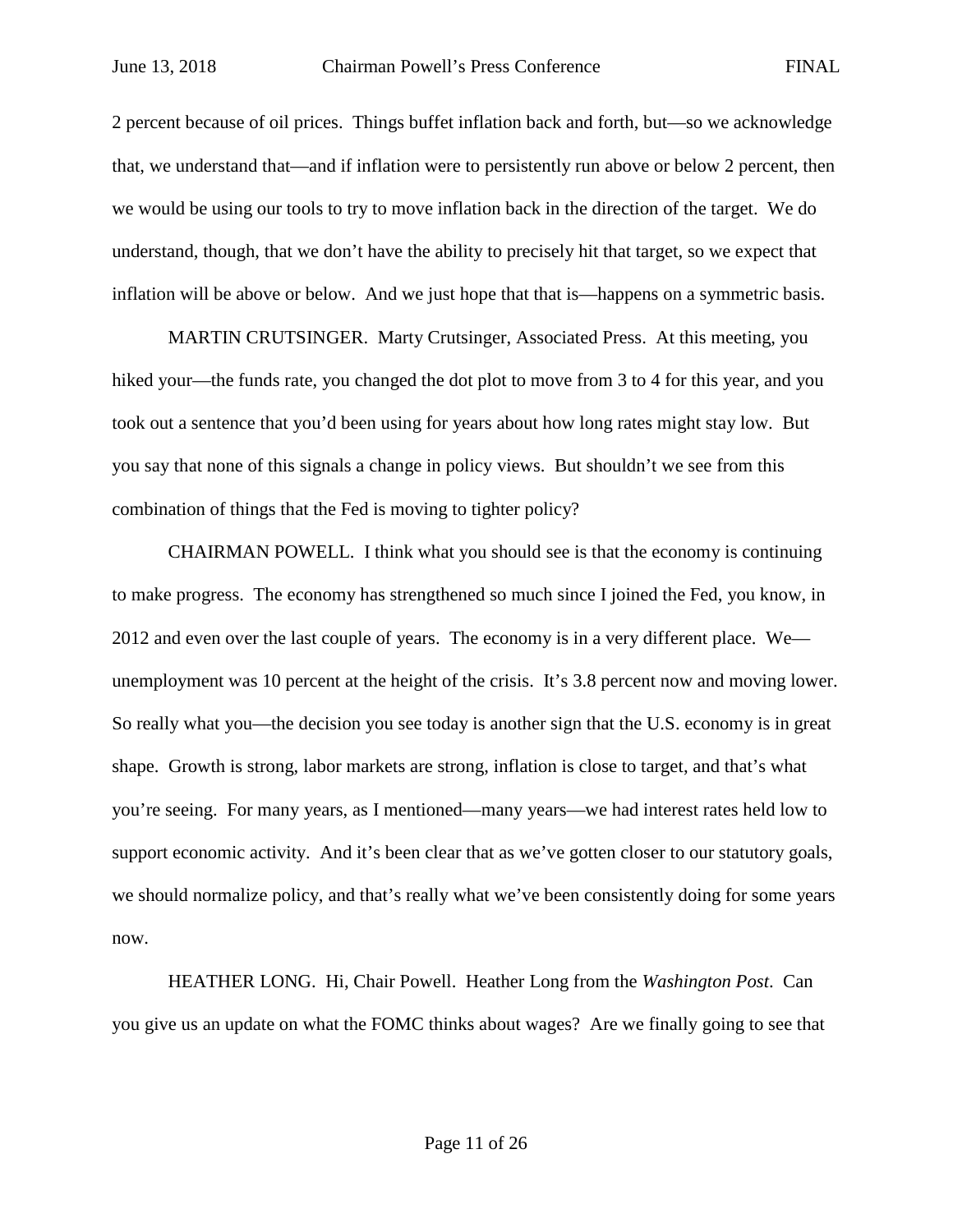wage growth pickup this year? I know you're forecasting a little bit more inflation, but is that going to translate through to wage growth?

CHAIRMAN POWELL. You know, wages have been gradually moving up. Earlier in the recovery, they were—there are many different wage measures, of course, but—so just—but just to generalize, wages were running roughly around 2 percent and they've moved gradually up into between 2 to 3 percent as the labor market has become stronger and stronger. I think it's fair to say that some of us—and I certainly would have expected wages to react more to the very significant reduction in unemployment that we've had, as I mentioned, from 10 percent to 3.8 percent. Part of that can be explained by low productivity, which is something we've talked about at the Committee and elsewhere. But, nonetheless, I think we had anticipated, and many people have anticipated, that wages—that in a world where we're hearing lots and lots about labor shortages—everywhere we go now, we hear about labor shortages—but where is the wage reaction? So it's a bit of a puzzle. I wouldn't say it's a mystery, but it's a bit of a puzzle.

And, frankly, I do think there's a lot to like about low unemployment. And one of the things is—you will see—pretty much people who want to get jobs—not everybody—but people who want to get jobs, many of them will be able to get jobs. You will see wages go up. You'll see people at the, sort of, the margins of the labor force having an opportunity to get back in work. They benefit from that. Society benefits from that. So there are a lot of things to really like, including higher wages, as you asked. Our role, though, is also to, you know, to make sure that—that maximum employment happens in a context of price stability and financial stability, which is why we're gradually raising rates.

DON LEE. Just a follow-up on—Don Lee from the *L.A. Times*. On both inflation and unemployment, the new projections—for unemployment lower than before and inflation higher.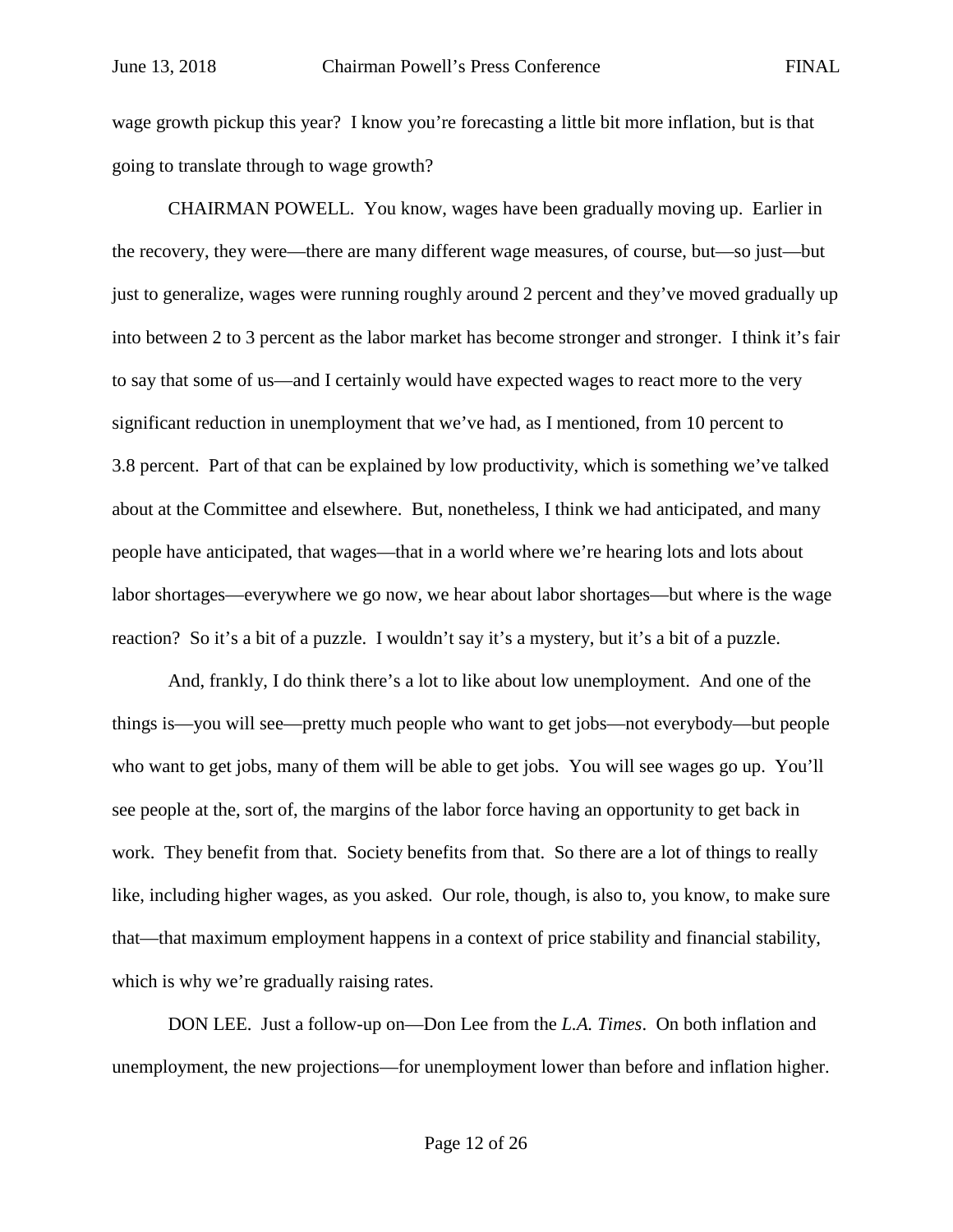And how much is the Fed willing to accept that's an overshoot for both of those before it affects policy?

CHAIRMAN POWELL. You mentioned that unemployment moved down and inflation moved up by truly small amounts. If you look at the Summary of Economic Projections, things are moving by just a tick or even a semitick between now and March. And you asked, you know—I mean, I think we take a longer-run view that we're shooting for—we're aiming for— 2 percent inflation—inflation around 2 percent. We know that it'll be above or below. We're not going to—we didn't overreact, I think, to inflation being under 2 percent. We won't overreact to it being over 2 percent. And I think we'll always be using our tools to move inflation in the direction of the target, if it—if it leaves—if it moves away from the target persistently, as I mentioned.

In terms of unemployment, you know, you have to acknowledge that we are—no one really knows with certainty what the level of the natural rate of unemployment is, the rate that is sustainable over a long period of time. And we know that probably that rate has declined as the U.S. population has become more educated, as it has become older. Older and more educated people have lower unemployment rates. We don't know this with precision. So we have to be learning as we go. We've got to be looking at data and informed by what's coming in. And as I mentioned, I think at the last press conference, estimates by the—by members of the Committee have moved down by a full percentage point since maybe 2012 as we've learned—as unemployment has dropped and inflation hasn't really reacted. So I can't give you a precise number, but I just—you know, we will be very much informed by incoming data. And this uncertainty is why—the fact that we live in that uncertainty is why we've been gradually raising rates. We're not waiting for inflation to show up. We're going ahead and moving gradually and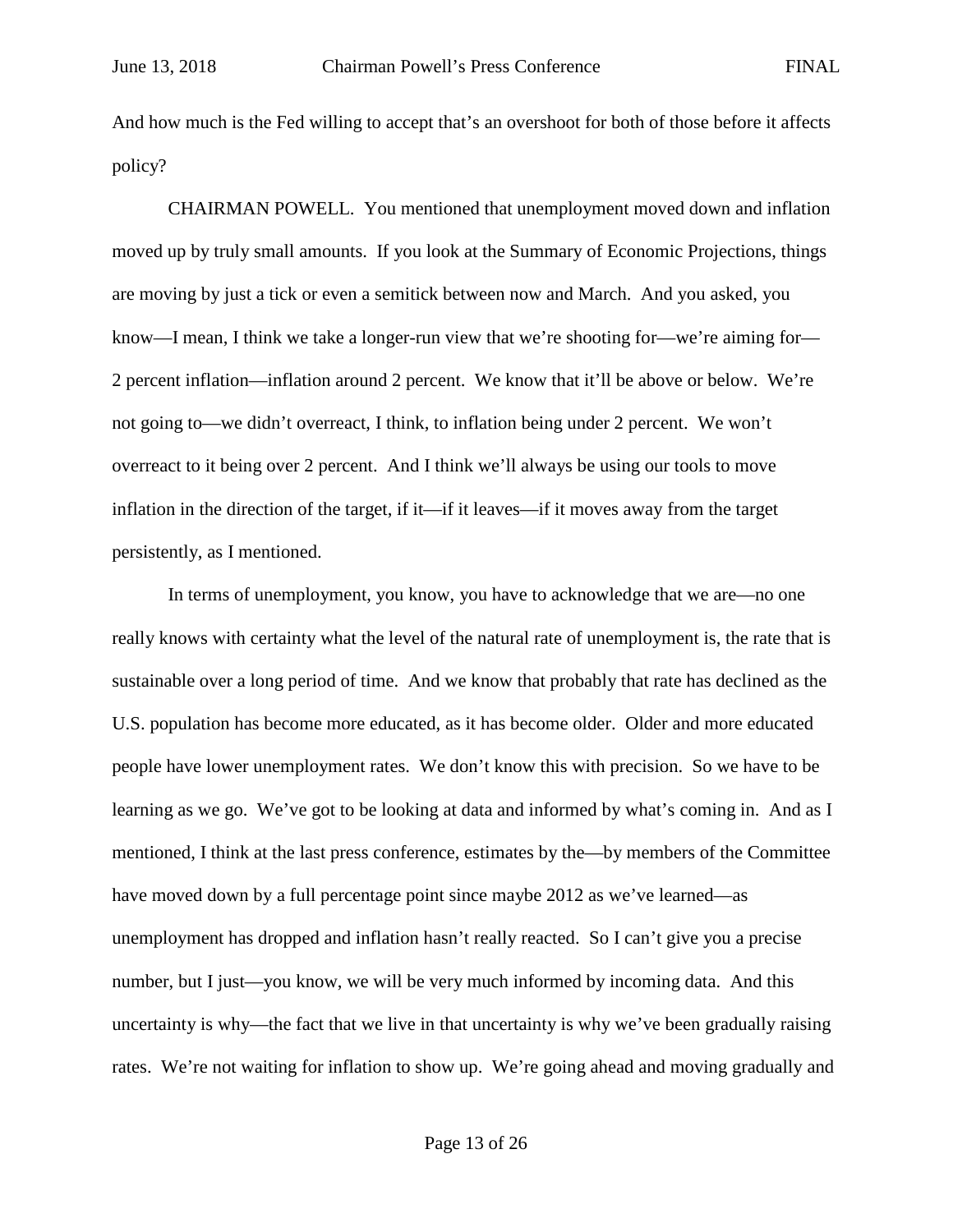trying to navigate between two risks, really. One would be moving too quickly—inflation never gets back to target if we do that. And the other is moving too slowly, and then we have—we have too much inflation or financial instability, and we have to raise quickly. And that can also have bad outcomes.

CHRISTOPHER CONDON. Chris Condon, Bloomberg News. Mr. Chairman, I have a couple questions about the interest the Fed pays on excess reserves. And you mentioned, of course, that—that the IOER was raised by the Committee 20 basis points, and that's a result, as you said, of the upward drift of the effective fed funds rate in that target range. Do you think that that's going to resolve that issue or might there be further action required by the Committee in the future to continue lowering IOER relative to the midpoint of the range? And, further, was there discussion among the Committee today about what's causing that? Is it purely technical, perhaps related to bill issuance, or is it telling you something about the level of scarcity and truly excess bank reserves? Thank you.

CHAIRMAN POWELL. Thanks. So I would say that—remember the important thing is that we want the federal funds rate to trade in the target range. That's the whole, the whole idea. IOER is the principal tool by which we assure that that will happen. And we've said in our, you know, basic documents that we will adjust the use of our tools, as appropriate. We don't expect to have to do this often or again, but we're not sure about that. If we have to do it again, we'll do it again. Again, don't expect it to happen. You asked why. And yes, you know, we—of course, we're looking carefully at that and, you know, the truth is we don't—we don't know with any precision. Really, no one does. It's—you can't run experiments, you know, with one effect and not the other. You know, I think there's a lot of probability on the idea of just high bill supply leads to higher repo costs, higher money market rates generally, and the arbitrage pulls up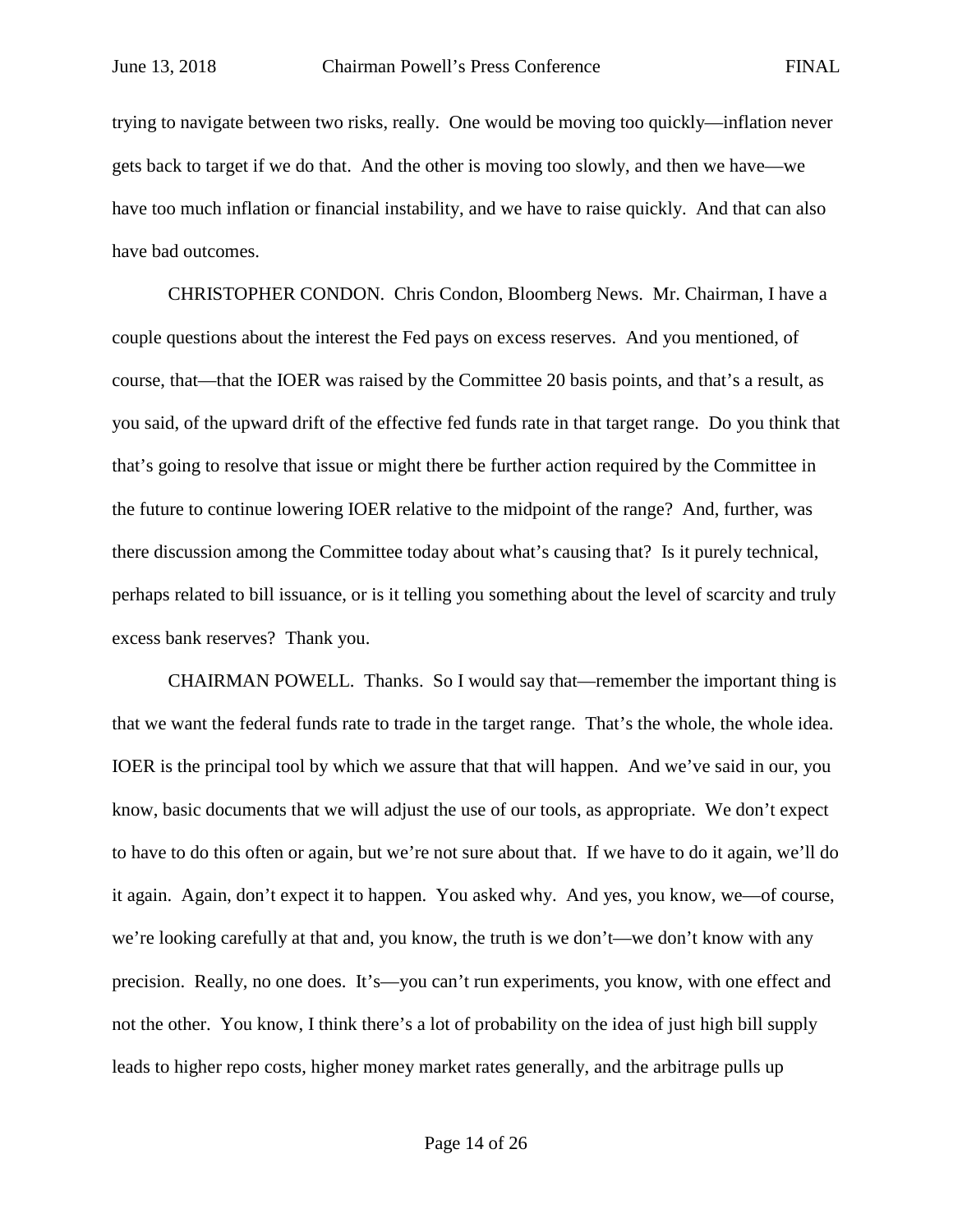federal funds rate towards IOER. We don't know that that's the only effect and, you know, we're just going to have to be watching and learning. And, frankly, we don't have to know today. What we really need is to have the federal funds rate trade in the range, and that's what this minor technical adjustment accomplishes.

EDWARD LAWRENCE. Edward Lawrence from Fox Business. So with the numbers that we're looking at, you talked about more people getting jobs, the wages are increasing. Are we seeing a—with the fiscal policy—a fundamental shift in the economy, where we have lower natural unemployment, also possibly a lower rate of natural unemployment and lower inflation?

CHAIRMAN POWELL. Your question—your first question, really, is, do we think the natural rate of unemployment is lower? So I think we do believe it has moved down significantly over a long period of time. We don't think that the natural rate of unemployment you know, it's not one of those variables that moves around a lot. It tends to be driven by slowmoving variables, like the education level, the population, like the functioning of the labor market, and things like that. So, you know, it may—it may have moved down too, on a cyclical basis, lower. As the economy gets hotter and hotter, there's some possibility of that. But, you know, the thing is, if you look back, there have been a lot of studies done and, you know, realtime estimates of the natural rate of unemployment have uncertainty bands, which are—which are quite wide, so we have to remember that and very much be guided by the—by the incoming data.

You asked about inflation. You know, inflation we look about—we look at the 2 percent inflation objective as something that central banks, the Fed, really control. And we have to be strongly committed to achieving that using our tools to do that. I think in—in recent years the dominant force has been, you know, disinflationary—have been pushing down on inflation. And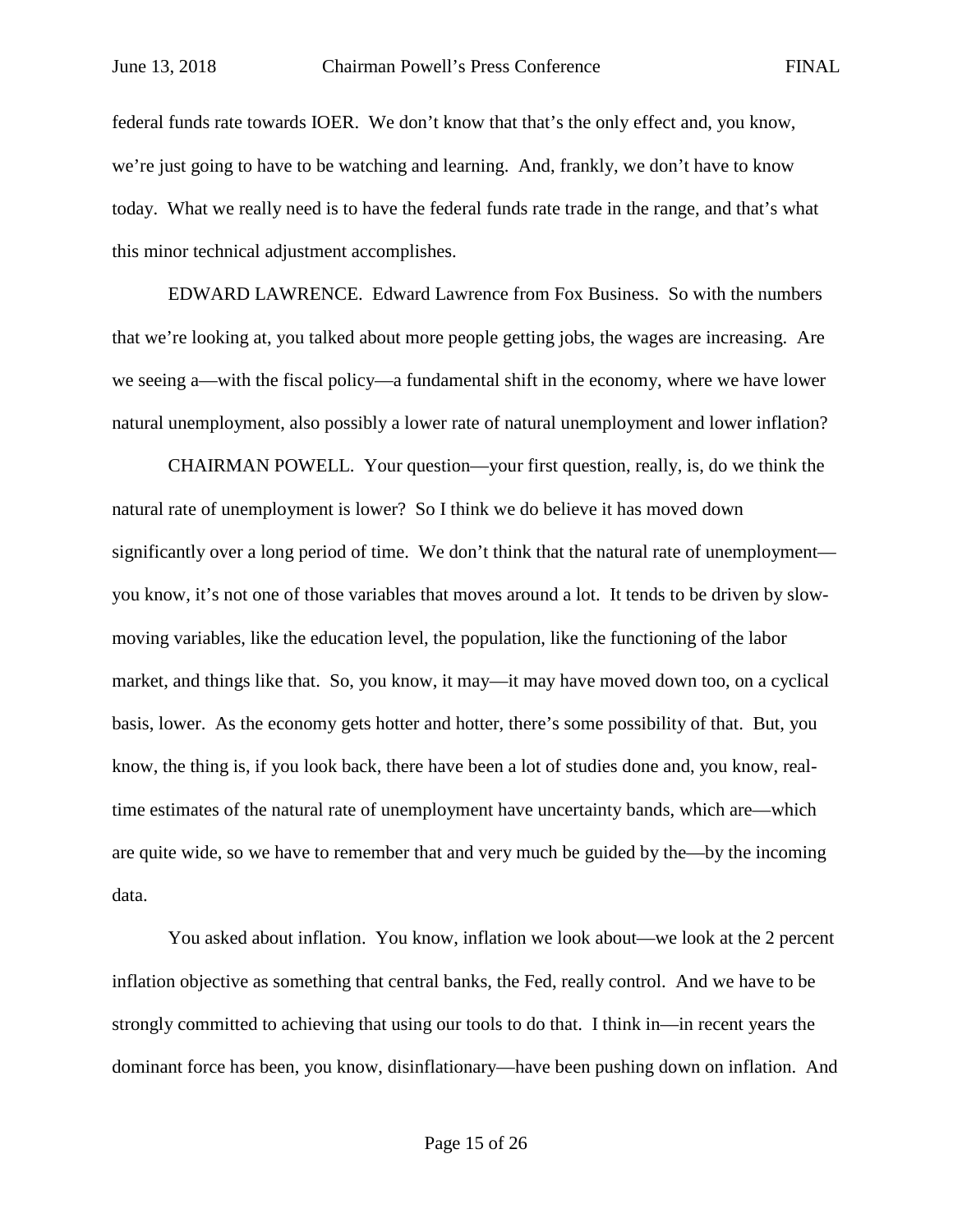so we've been pushing back up. Of course, all those years when we were growing up, it was the opposite. Inflation was too high and central banks were constantly pushing down. It's really important that inflation not fall below 2 percent, that inflation expectations remain well anchored at 2 percent—very important—because the implications of inflation below 2 percent are that you're closer to the zero lower bound, meaning the Fed has less room to cut, meaning that we'll spend more time there and we won't be able to do the job that we're assigned to do for our citizens.

JEANNA SMIALEK. Jeanna Smialek with Bloomberg Television. You guys moved the median unemployment forecast for 2020 down to 3.5 percent but left the longer-run at 4.5 percent today. But you're only forecasting a moderate overshoot on the fed funds rate beyond your longer-run value. How are you going to get unemployment from 3.5 percent up to that 4.5 percent rate?

CHAIRMAN POWELL. I would just—would—I would just emphasize, emphasize that—a couple things. First, we're learning about the real location of the natural rate of unemployment as we go. So it's moved down by more than a full percentage point since 2012. So it's not so simple as thinking, oh boy, we've just got to go ahead and get that rate up. If you—if you look at the forecast, two years from now, end of 2020, you're still seeing inflation very close to target. So there's no sense that inflation will—no sense in our models, or in our projections, or forecasts—that inflation will take off or move unexpectedly quickly from these levels, even if unemployment does remain low. So that's—that's what—so it's important to know that the—the unemployment rate forecasts go with the inflation forecasts and go with the rate forecasts. And so each person who's submitting them is submitting accommodate—you know, appropriate monetary policy that fits with that person's assessment. And their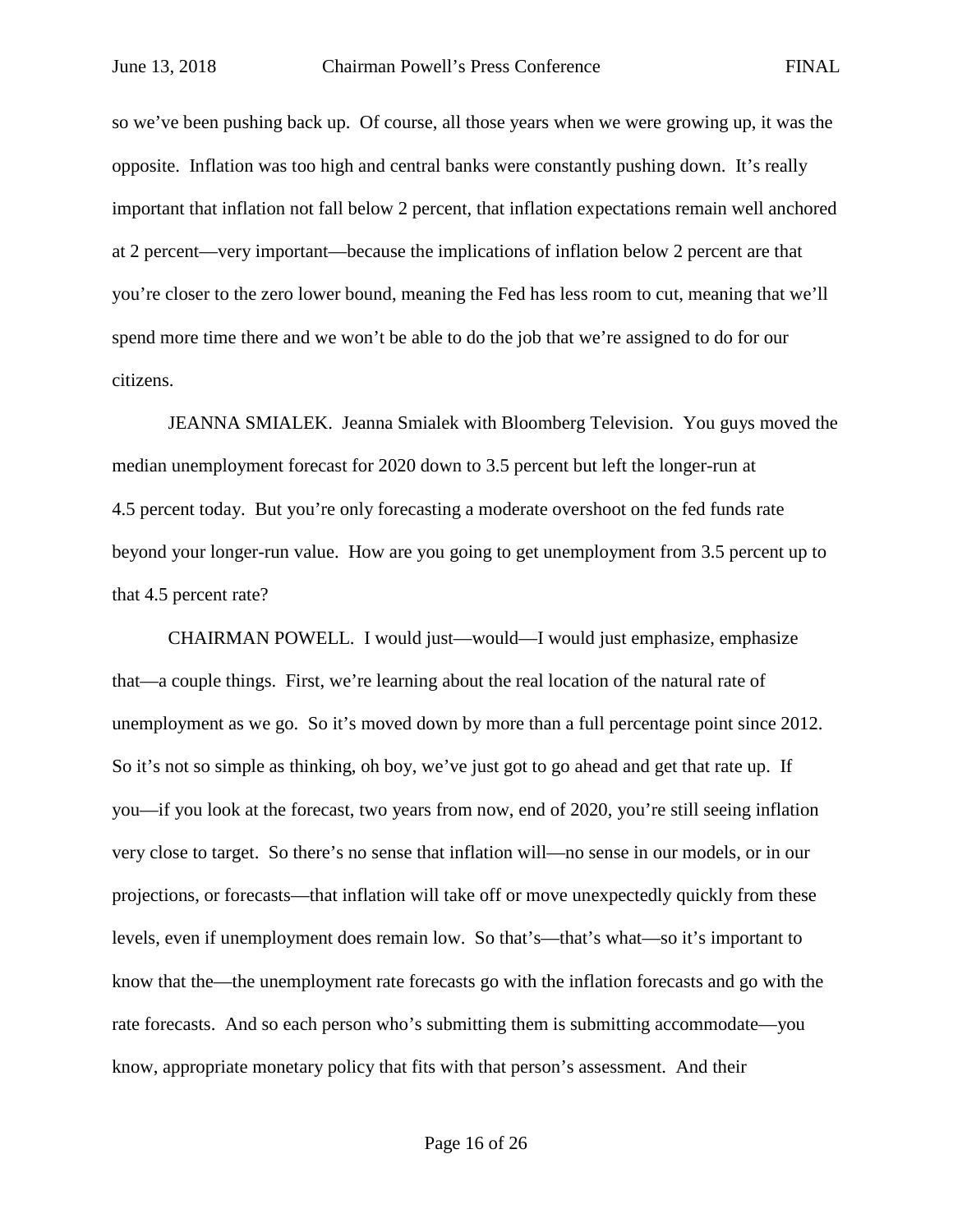assessments generally are to support maximum employment and stable prices around 2 percent. So if we thought that inflation were going to take off, obviously, we'd be showing higher rates, but that's not what we think will happen.

JEANNA SMIALEK. If I could just follow up really quickly. Then why, I guess, would the longer-run unemployment rate not be a little bit lower and closer to that 2020 number?

CHAIRMAN POWELL. Yeah, it may be. It may be. We may find that out. You know, the best estimate that we have, over the longer run, is that. Although, you know, there's a range of views, you know. Some people are in the low 4s, and, again, I said the uncertainty bands are, you know, not quite a full percentage point on either side, but ¾ of a percent, that kind of thing, so it's very possible. We have to be, you know—we can't do—we can't be too attached to these unobservable variables. You know, we—I think we have to be practical about the way we think about these things and we do that by being grounded in the data and what we see happening in the real economy.

VICTORIA GUIDA. I have a couple of regulatory questions. First of all, on the countercyclical capital buffer, I was wondering, what are the chances that the Fed is going to need to use that in the next year or two? And then my second question is, there's been a lot of talk lately in Congress about the ability for banks to serve marijuana businesses, and I was wondering if you think that banks should be able to serve those businesses in states where marijuana is legal.

CHAIRMAN POWELL. So the countercyclical capital buffer gives us the ability to raise capital requirements on the largest institutions when financial stability vulnerabilities are meaningfully above normal. That's the language that we've used. And that's certainly a possibility. I wouldn't say that—I wouldn't look at today's financial stability landscape and say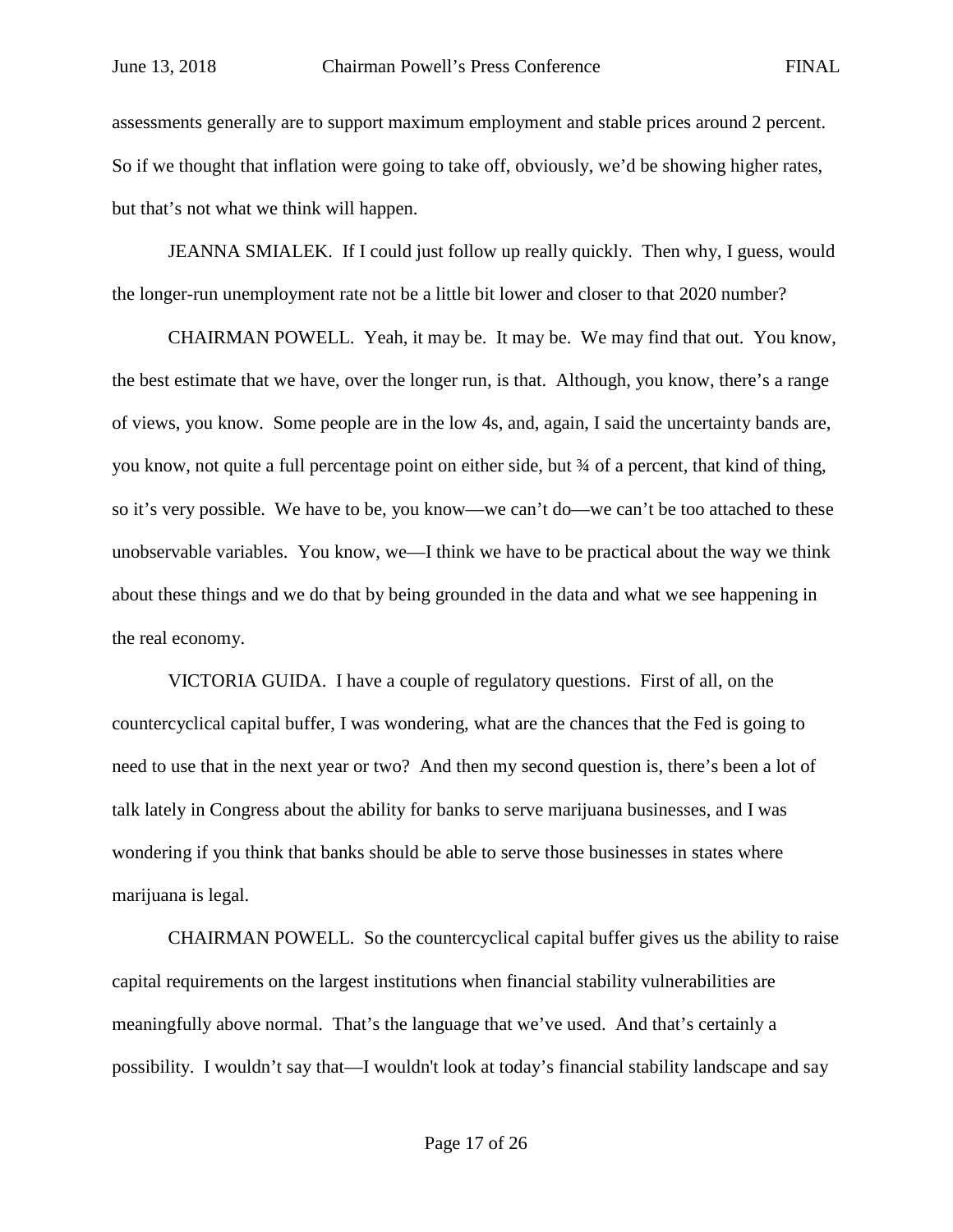that risks are meaningfully above normal. I would say that they're roughly at normal. You have—you know, households are well—you know, are in good shape. They're—they've paid down their debt, incomes are rising, people have jobs. So households are not really a concern. And banks are highly capitalized, so that's not really a concern. We see—there's some concern with asset prices in a couple of pockets. But overall, if you—if you bake it all in, I think we see, generally, financial vulnerabilities as moderate. Could that change, you asked, over a couple of years? Yeah, it could.

You also asked about marijuana businesses. So this is a very difficult area because we have state law—many state laws permit the use of marijuana and federal law still doesn't. So it puts, you know, federally chartered banks in a very difficult situation. I think it would be great if that could be clarified. We don't have—you know, it puts the supervisor in a very, very difficult position. And, of course, this isn't our—our mandate has nothing to do with marijuana, so we don't really—we just would love to see it clarified, I think.

JOHN HELTMAN. Hi, John Heltman with *American Banker*. So since you—since even before you were Chairman of the Fed, when you were chair of the supervisory committee, you laid out a sort of regulatory revision agenda that's actually been pretty consistent. So there was the guidance on boards of governors, there was the—some changes to the stress tests, and—not changes to the stress test, but rather clarification on the modeling—and now, more recently, the changes to the enhanced supplemental leverage ratio. The Fed has also proposed some changes to the Volcker rule and, as I mentioned a minute ago, changes to the stress test with the stress capital buffer. Are these kind of the—are there any new frontiers of regulatory changes that you are envisioning or are you just—are you kind of done for the time being? Or what else can we expect from the Fed?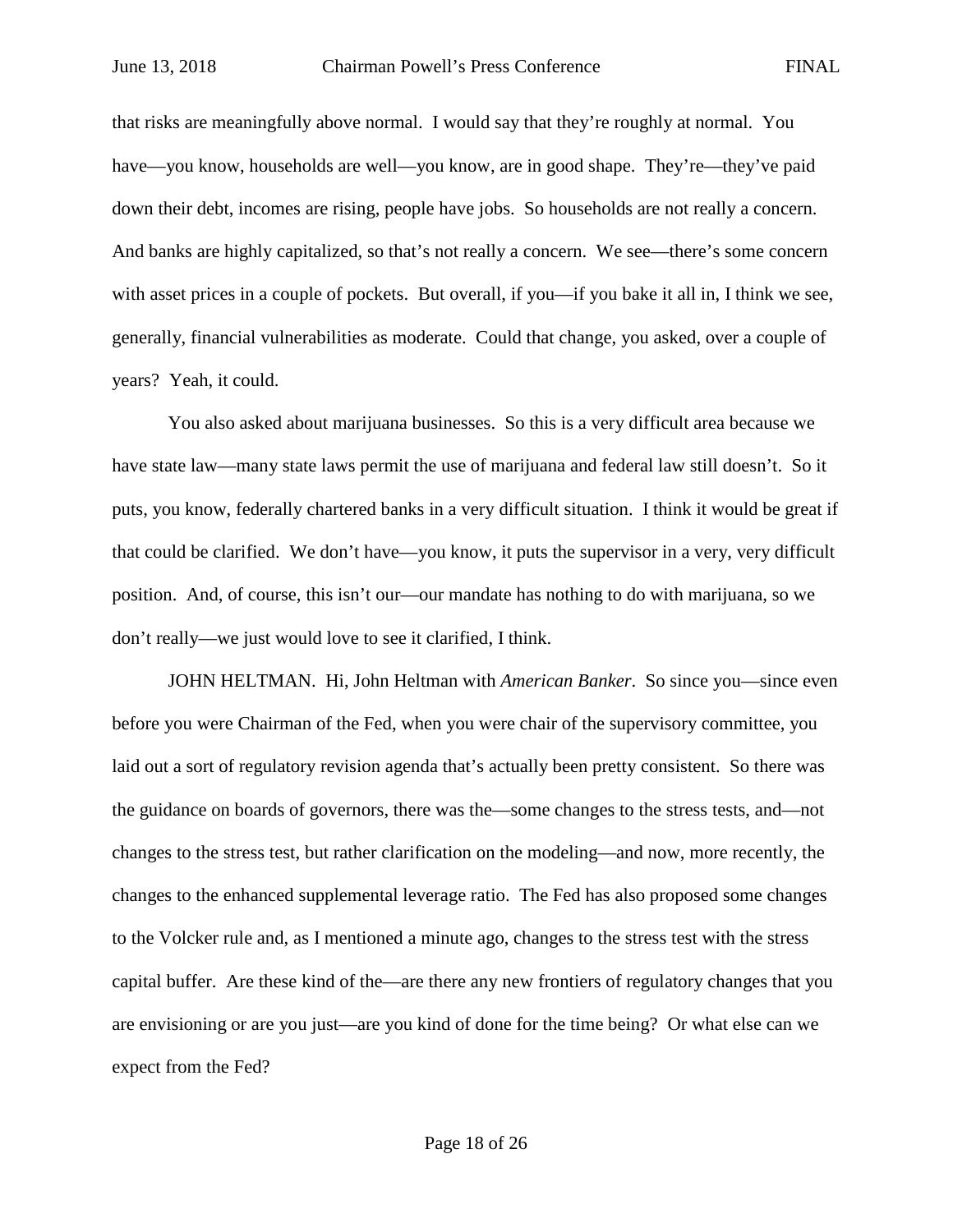CHAIRMAN POWELL. It's actually a pretty full docket right now. You mentioned a number of the things, but I would—I would point out—we're having, I guess, a public Board meeting tomorrow on the single counterparty credit limit provision. We've also got quite a lot of work to promulgate rules to—after S. 2155 that Senator Crapo's bill passed—we've got a lot of work to do under that. We've got to think about how we would reach below that \$250 billion threshold to assess and supervise, regulate, you know, financial stability risks below that level.

So what am I missing? There's—there—oh, oh, net stable funding ratio is out there to be done. So there's a lot of work to do, I think. You know, and if I can just take this opportunity to say, you know, the financial system all but failed 10 years ago. We went to work for 10 years to strengthen it—stronger capital, stronger liquidity, stress testing, resolution planning. We want to keep all that stuff. We want to make it, you know, even more effective and certainly more efficient. We want to tailor those regulations for institutions. We want the strongest provisions to apply to the most systemically important institutions. And so we're committed to preserving and enhancing that structure. But we—we're finding a lot that we can do in the way of tailoring regulations for the smaller, less systemically important institutions, and that's a lot of what we're working on right now.

GREG ROBB. Thank you. You said at the beginning of your press conference that you plan to be more plainspoken. And so, okay, I wanted to know what you would say to workers who are worried that, you know, these paths of rate hikes that you've laid out will kind of undercut the wage growth they are just starting to see. Thank you.

CHAIRMAN POWELL. You know, I would say that the economy is in great shape. If you look at household surveys, confidence is high. Look at businesses, confidence is high. If you ask—if you survey workers about the job market, they'll say that it's a really good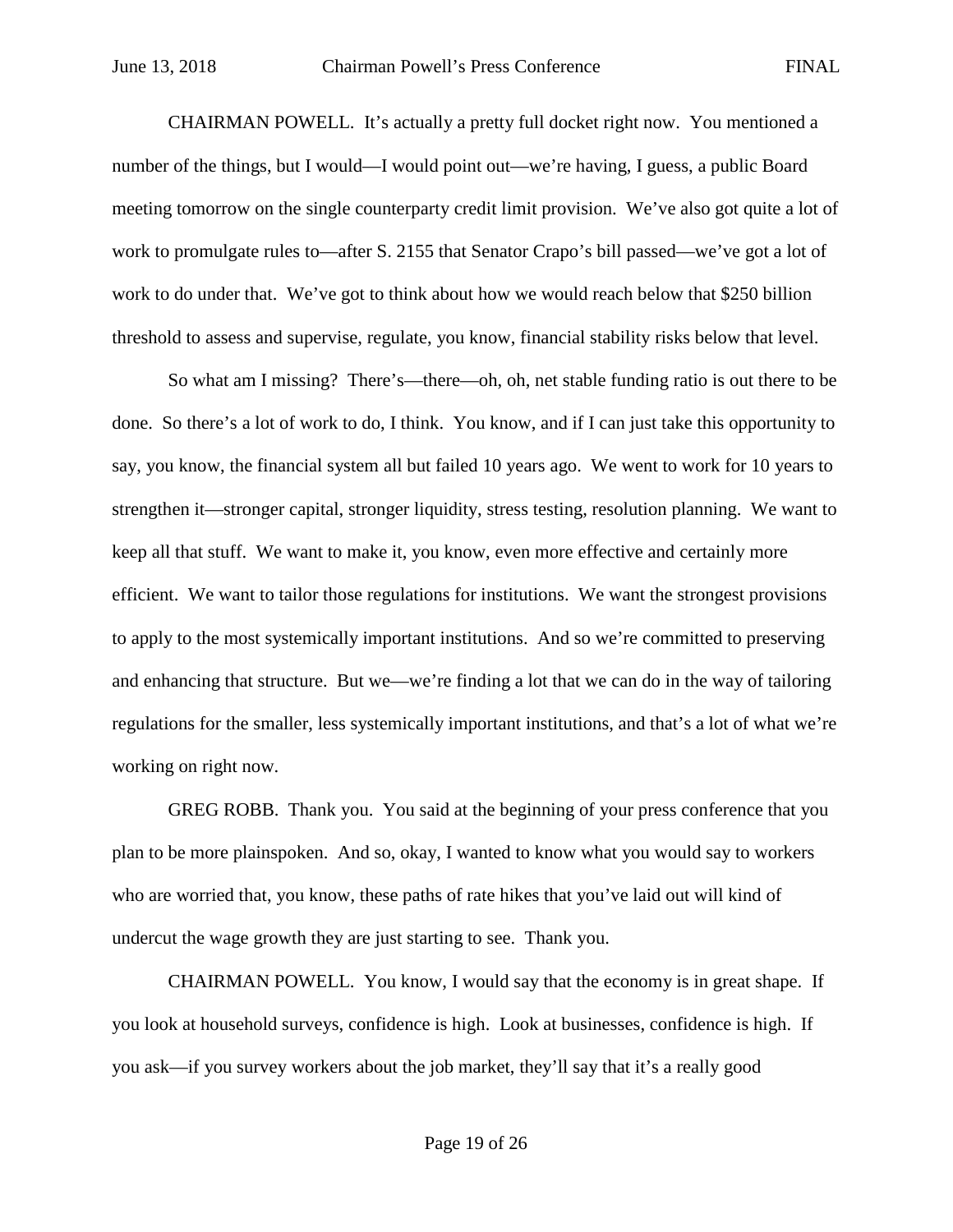environment to find jobs. If you survey businesses, they'll say that workers are scarce. So I think overall, we have—we have a really solid economy on our hands here. And so what we're doing is, we are trying to conduct monetary policy in a way that will sustain that expansion, keep the labor markets strong, and keep inflation above—right at—sorry, not above, but right at 2 percent. That's really what we're trying to do and, you know, I would say I like the results so far. We're—we've been very, very careful not to tighten too quickly. I think we've been patient. I think that patience has borne fruit and I think it continues to. We had a lot of encouragement to go much faster and I'm really glad we didn't. But, at this time, the continuing on that gradual pace seems—continues to seem like the right thing. If we get a sense that the economy is reacting badly, then we'll certainly react to that.

DAVID HARRISON. Hi, David Harrison with Dow Jones Newswires. Where do you see the neutral interest rate is right now? Do you think it's—do you see it sort of inching up because of the recent fiscal stimulus measures? And how will you know when we're getting close to that neutral point? So if—you know, if inflation stays around 2, it doesn't go above 2 for a while, do you see a need to actually exceed that neutral point?

CHAIRMAN POWELL. So I would just point you to the range of estimates at the Committee, which I think is  $2\frac{1}{4}$  to  $3\frac{1}{2}$ , and the median is 2.9, right in there. So that's the range of estimates of the nominal neutral rate of interest. And we do understand that there's high uncertainty around the level, but that's kind of—so you can think of 2.9 as being—which is sort of a full percentage point away from where fed funds is going to trade after today's decision. You asked, is the—is the neutral rate moving up because of fiscal policy? Yes. I mean, there's—there should be an effect if you have increased deficits that should put upward pressure on, you know, a few tenths, let's say. Again, though, they were estimating these things. It's one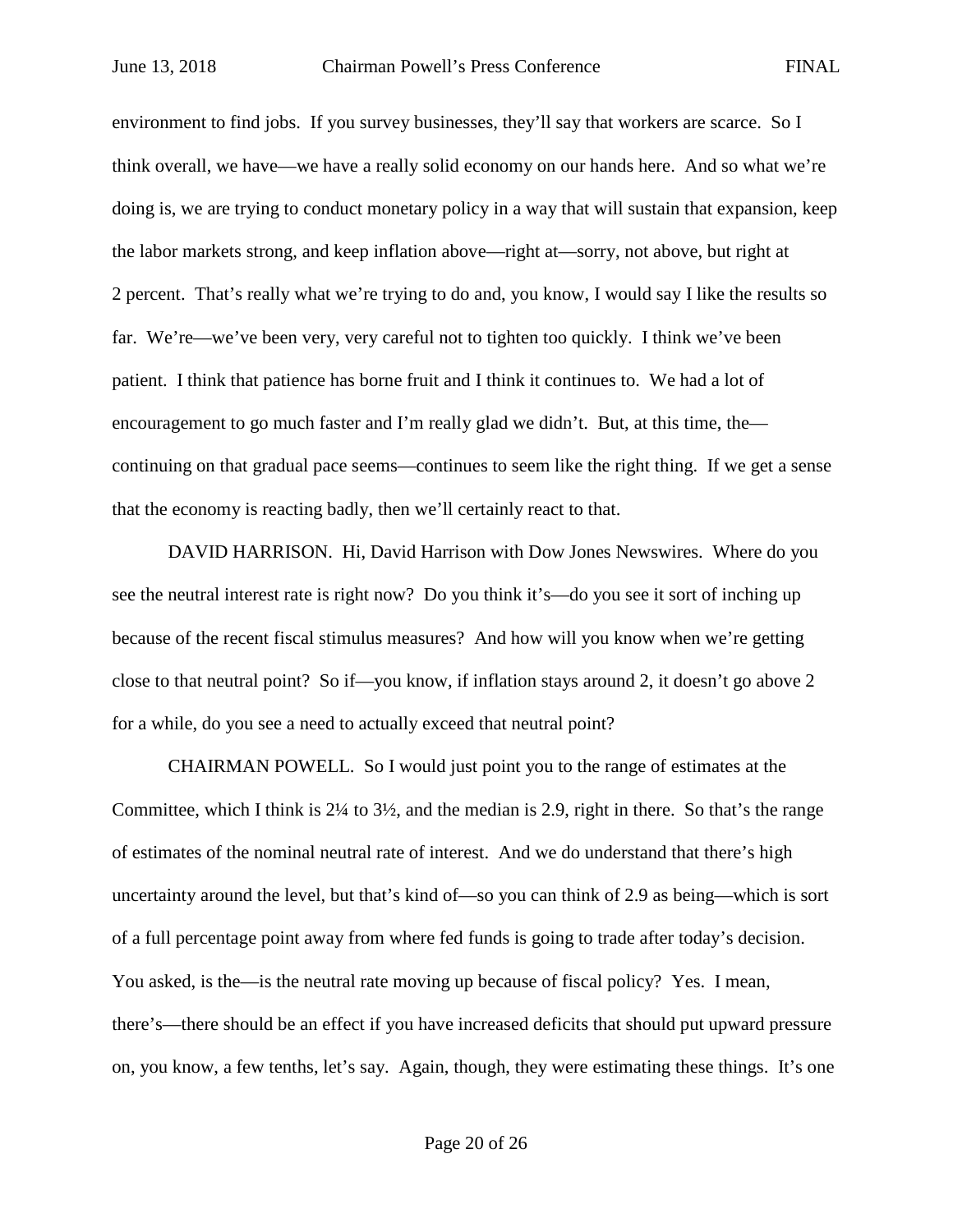of these unobserved variables so it's very hard to—we shouldn't try to speak about it with a with a lot of precision or confidence. But, yes, that should put upward pressure on it. How will we know? Well, I think you have to look at inflation. You've got to look at—you've got to look at all of the indicators in the economy and look at inflation, look at unemployment, look at what's happening in the job market. And inflation is really important. It's worth noting that the last two business cycles didn't end with high inflation—they ended with financial instability—so that's something we need to also keep our eye on.

VIRGINIE MONTET. Virginie Montet with Agence France-Presse. Have you talked during the meeting about when the Fed is going to remove or change the word "accommodative" that describe the monetary policy for almost 10 years? And could this change in the vocabulary make the market nervous? And have you thought already at some options so to know how you're going to call it down the road?

CHAIRMAN POWELL. Yes, that is—that is something that we discuss. We look at all the language. As you know, we made a—we made a significant number of changes at this meeting. So language gets in the statement and then, you know, the economy changes. That's what happens. We really—our approach to policy hasn't changed. And, you know, as I mentioned earlier, for a long time, the economy has needed accommodative monetary policy. As the economy has recovered, we've been gradually raising rates and we will—we will be at a place relatively soon when, again, assuming we stay on this path, when interest rates will be in the zone of what FOMC participants think is roughly neutral. And, at that point, it would no longer be accurate for us to say that the Committee thinks that policy is accommodative. We know that's coming. We kind of don't think it's here yet, but it's certainly coming. And I think that the market will understand that. I mean, the real message is that you're getting close to the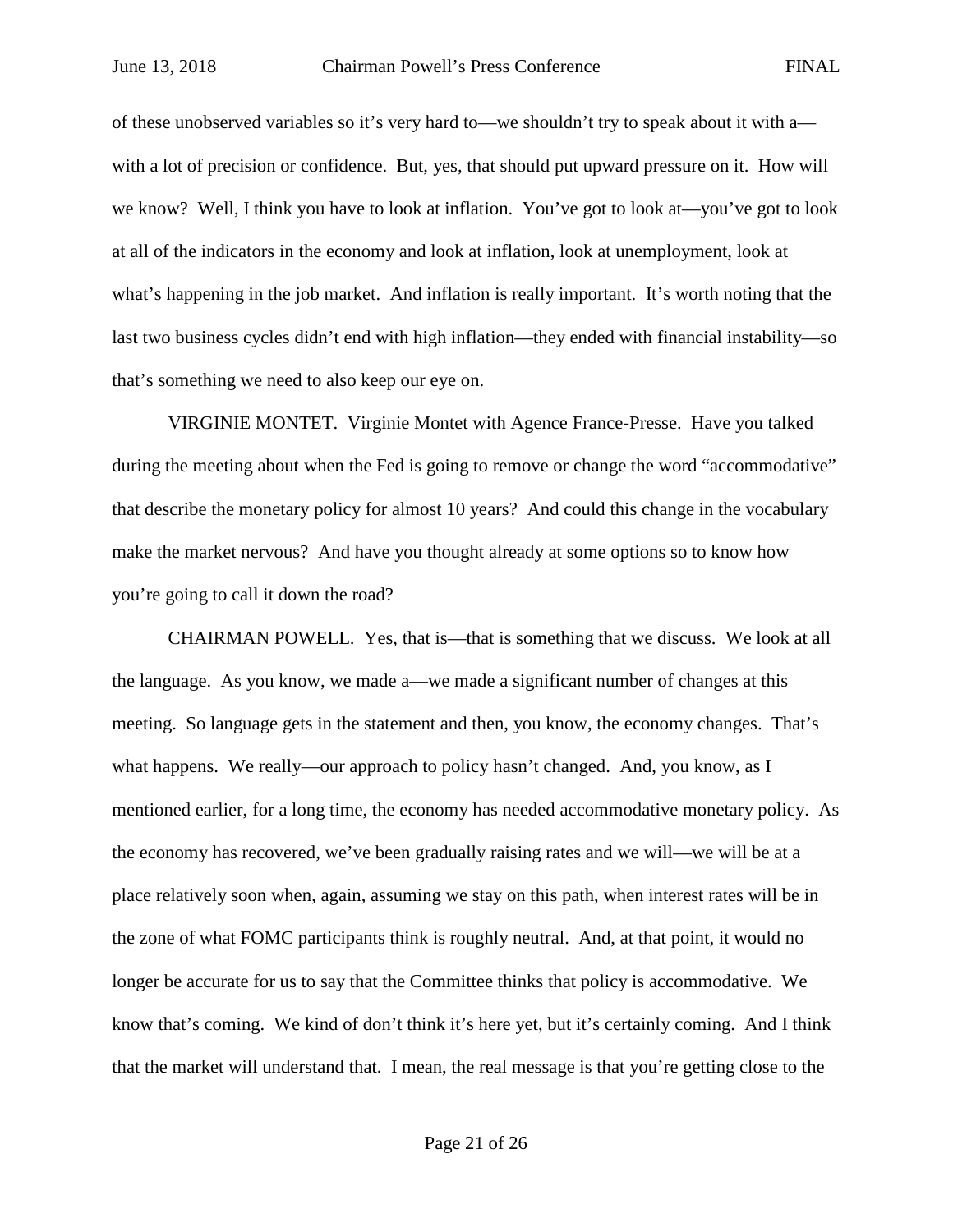neutral rate. It's a characterization about where policy is. It's not a statement, really, that should upset the markets. But, you know, we'll obviously discuss it carefully in meetings and communicate about it. So.

NAOATSU AOYAMA. Thank you very much. Naoatsu Aoyama from the *Asahi Shimbun*, Japan's newspaper. Would you expand on the—on your views on the downside risks—downside risks, especially in regard to trade issues? Many people are—in the key allies of the United States—are concerned that the United States may destabilize the underpinnings of the international liberal order the United States has created and built up in the postwar environment. So—and that will, of course, have a very negative economic implications for the global economy as well as the U.S. economy. So would you—have you—can I have your views on that?

CHAIRMAN POWELL. Sure. So, you know, as I mentioned earlier, I'm really committed to staying in our lane on things. We have very important jobs assigned to us by Congress and that's maximum employment, stable prices, financial stability. Trade is explicitly assigned to the executive branch by Congress and not to us. So we don't really—we don't really seek to play a role in trade policy. We're not at that table. Those are—those powers and decisions are given to others and so we want to stick to what we do. And, you know, I—as I mentioned earlier, we do hear from our business contacts, which are extensive in the United States, and we do report on that in the minutes, and I've just mentioned what those are. There is —there is concern that trade changes could be disruptive. And I also—as I also mentioned, we don't see it in the numbers yet. We really don't. We see a very strong economy across a bunch of fronts. It hasn't reached everyone, let's be clear on that. But most people who want a job can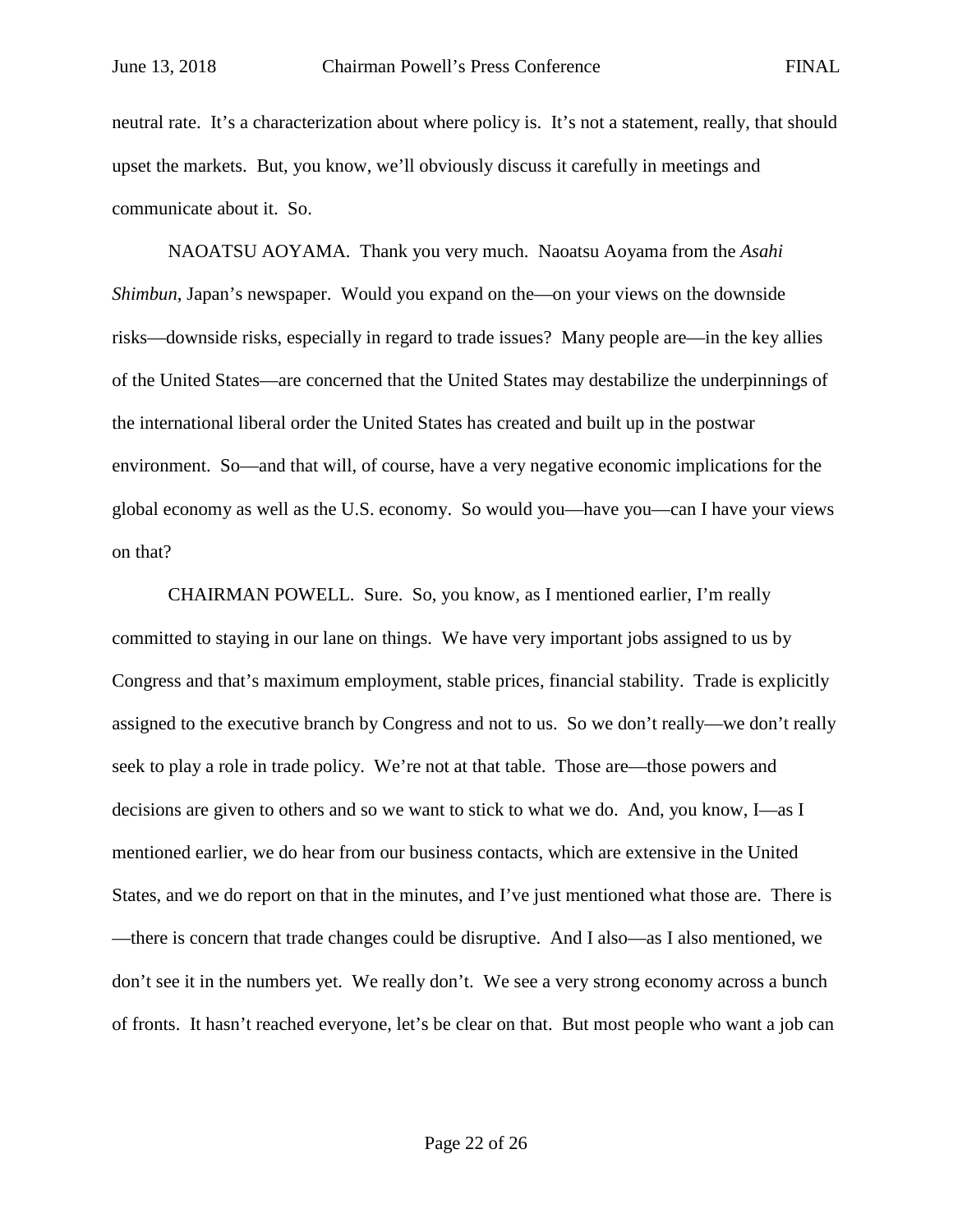find one. We're well aware that there are pockets out there of people who have not felt the recession yet, but, broadly speaking, it's a good economy.<sup>[1](#page-22-0)</sup>

STEVEN BECKNER. Steve Beckner, Mr. Chairman, freelance journalist reporting for NPR. About financial conditions, which worries you more—warnings that rising short-term rates are bringing the yield curve closer to inversion, or the fact that long rates have risen very slowly and, in fact, are nearly 20 basis points below their recent high? How do you account for the fact that long rates have been so slow to rise? And what does it say about the inflation outlook as well?

CHAIRMAN POWELL. So let me—let me briefly mention the yield curve. I mean, I the yield curve is something that people are talking about a lot, including FOMC participants. And I—you have a range of views. It's something we're going to continue to be talking about. It's—but it's only one of many things, of course, that we talk about. I think that that discussion is really about what is appropriate policy, and how do we think about policy as we approach the neutral rate. How do we understand what the neutral rate is? How do we know where it is? And what are the consequences of being above or below it? That's really what—when people are talking about the slope of the yield curve, that's really what they're talking about. We know why—we know why the yield curve is flattening. It's because we're raising the federal funds rate. It makes all the sense in the world that the short end would come up.

I think you asked—the harder question is, what's happening with long rates? And there are many things that move long rates around. Of course, there's an embedded expectation of the path of short rates. There's the term premium, which has been very low by historical standards. And so arguments are made that a flatter yield curve has less of a signal embedded in it. In

<span id="page-22-0"></span><sup>&</sup>lt;sup>1</sup> Chairman Powell intended to say that there are pockets of people in the United States who have not yet experienced the economic recovery.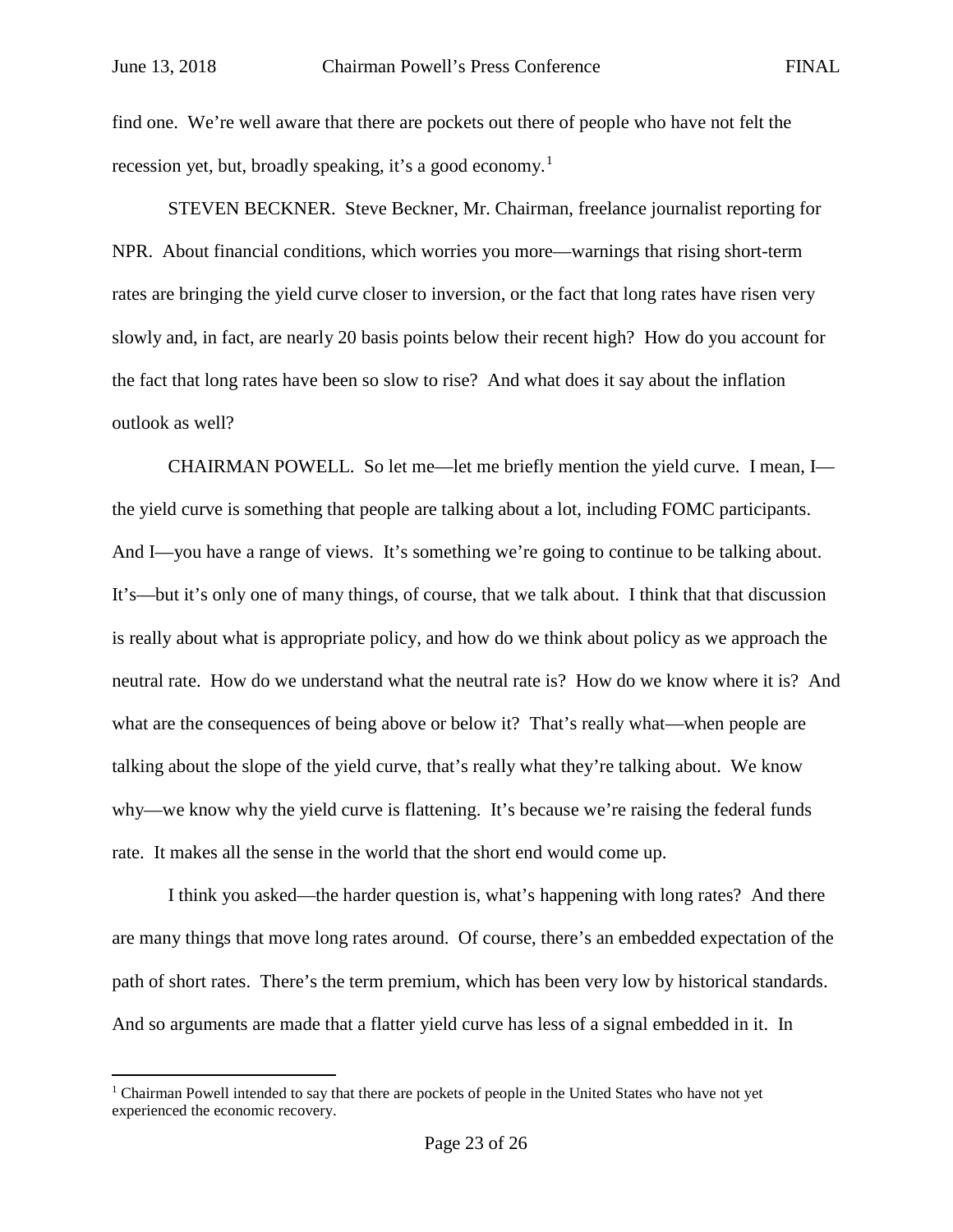addition, I think what you saw most recently that you referred to, Steve, was just risk-on, riskoff. In a risk-off environment, people want to own U.S. Treasuries, and you see—you know, Treasury prices go up, rates go down quite a lot. So—but I think ultimately, you know, what we're—what we really care about is what's the appropriate stance of policy. And there's a there may be a signal in that long-term rate about what is the neutral rate, and I think that's why people are paying attention to the yield curve.

NANCY MARSHALL-GENZER. Nancy Marshall-Genzer with Marketplace. Companies are buying back their shares at a record rate. Corporate debt is up. Consumer debt is rising. Are we in a credit bubble? Is that something that you're worried about?

CHAIRMAN POWELL. So if you look at households, you do not see excess credit growth, you don't see high levels of credit going out. So not so much households. And that really was where the problems were before the financial crisis, was particularly in—among household borrowing, particularly around mortgages. With—if you take banks, then, of course, their leverage is significantly lower. Or, to say it differently, their capital is significantly higher. If you ask about nonfinancial corporates, that's really where leverage is at levels that are high relative to history. But defaults are low, interest rates are low, you know, so it's something that's something we're watching very carefully. But, again, I don't think we see it as—I think there are a range of views on that, but we are watching nonfinancial corporates. Households are in good shape, though, and that is—that is so important because that's where—you know, that's where we got into trouble before. And that's—it's often around property, and particularly housing, where you see real problems emerge. We don't really see that now, so we take some solace from that.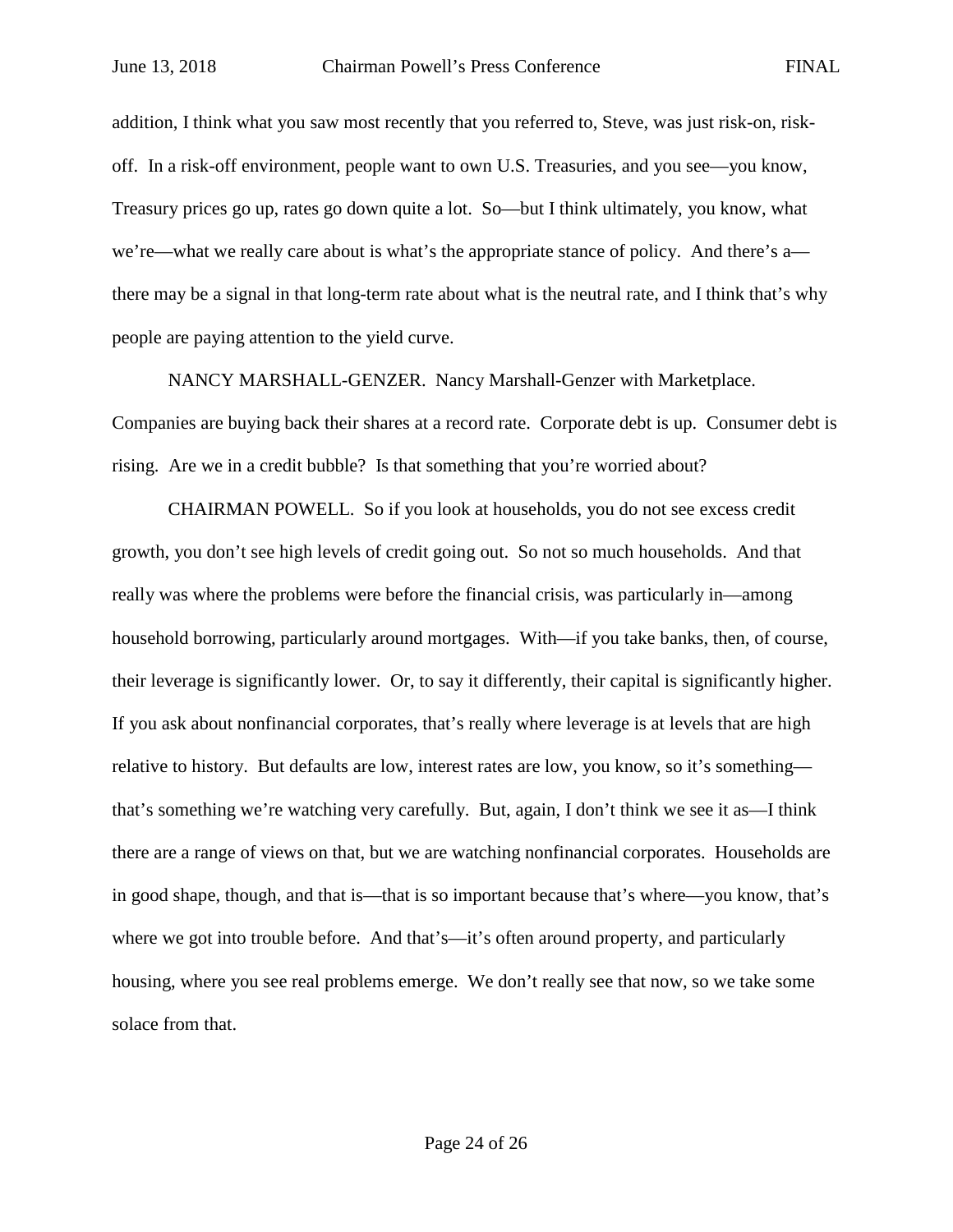MYLES UDLAND. Myles Udland with Yahoo Finance. Chair Powell, you referenced a minute ago this idea of cushion, or the fact that the Fed doesn't have as much of when rates are low and inflation is low. And I'm wondering if you or the Committee has thought about your move to raise interest rates as partly responding to the economy, but partly giving yourselves room to navigate in the inevitable future recession, whenever that was to come. And do you think that that has played any part in, you know, your outlook for policy or recent policy decisions? Or is it, you know, just a purely based on what the economy is doing?

CHAIRMAN POWELL. So it doesn't play any part in my thinking and I'll tell you why. If you raise rates too quickly, you're just increasing the likelihood of a recession, and that's exactly what you don't want to do. So the best thing you can do, I think—I think the incentives actually run in the other direction. If you're—if you're worried about going back to the lower bound, then risk management would suggest that you go a little slower in raising rates and tolerate—that's likely to be a more sustainable strategy to get further away from the zero lower bound. I think we're far enough away now, though, that the risks are kind of balanced. And so I think it's more just—we're just looking at the economy, and what does it need, and how do we how do we sustain the expansion, keep the labor market strong, and try to keep inflation near 2 percent?

MARK HAMRICK. Mark Hamrick with Bankrate. You talked earlier about wage growth and your basic message to workers. How confident are you that when we do see stock buybacks and the like, the workers will get whatever your view of that share is as well and the wage hikes in the near term and in the foreseeable future? Thank you.

CHAIRMAN POWELL. You know, we don't—we don't have the tools to control that. If companies choose to—companies in our system are free to do what they can—what they need